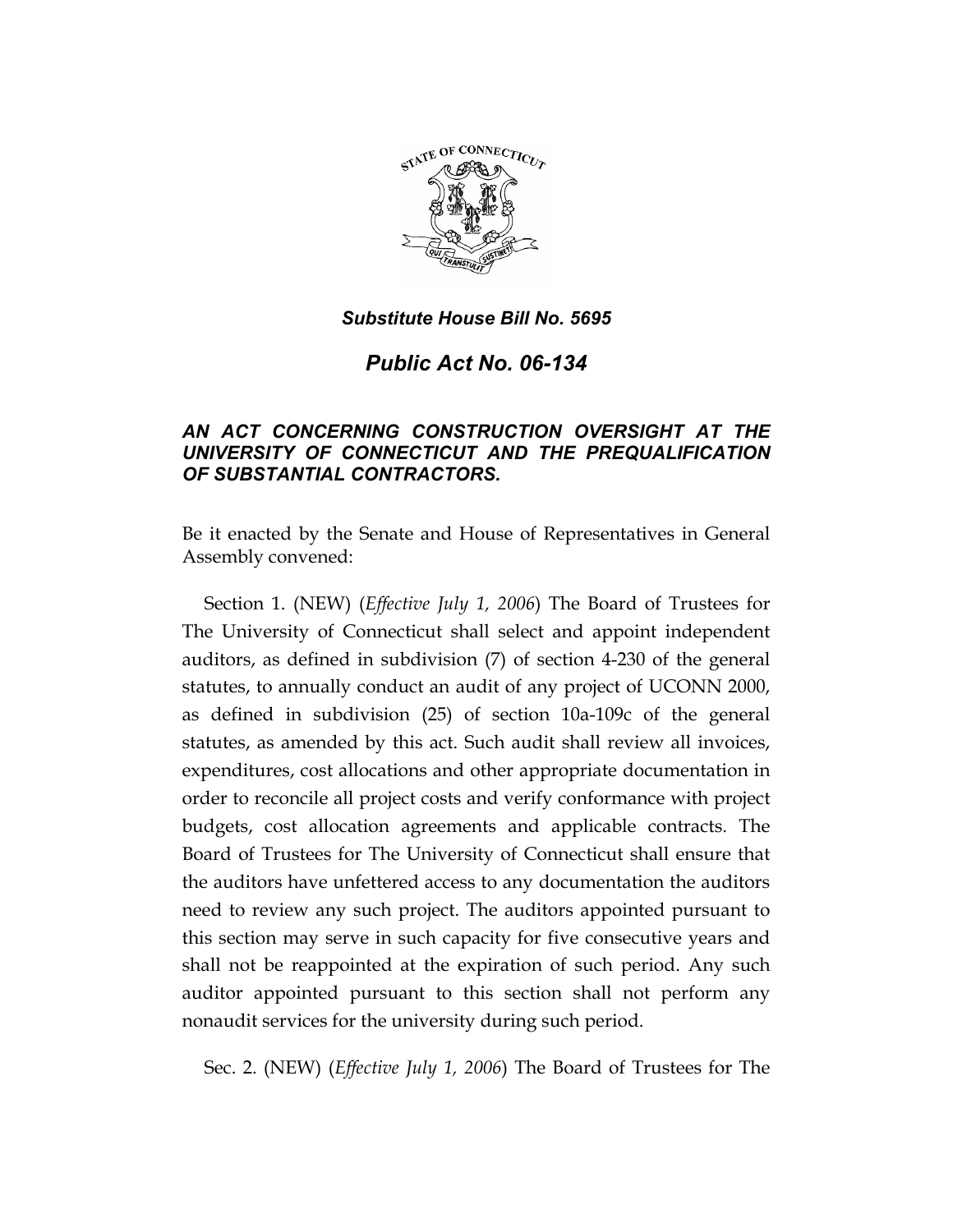University of Connecticut shall annually review reports of audits of any project of UCONN 2000, as defined in subdivision (25) of section 10a-109c of the general statutes, as amended by this act, pursuant to section 2-90 of the general statutes, and section 1 of this act. Such review shall be initially conducted by the board without the presence of university staff members.

Sec. 3. (NEW) (*Effective July 1, 2006*) (a) There is established a construction management oversight committee consisting of (1) four members appointed jointly by the Governor, the speaker of the House of Representatives, the majority leader of the House of Representatives, the minority leader of the House of Representatives, the president pro tempore of the Senate, the majority leader of the Senate and the minority leader of the Senate, and (2) three members appointed by the Board of Trustees for The University of Connecticut, who shall be members of said board. The Board of Trustees shall replace any such committee member appointed by said board, if such committee member's term on the board expires, or otherwise ends. The members appointed pursuant to subdivision (1) of this subsection shall have expertise in the fields of construction management, architectural design or construction project management. The chairperson of the committee shall be designated by the Board of Trustees. All appointments of the initial committee shall be made no later than July 20, 2006. Appointments shall be for four consecutive years, except that two of the initial appointments pursuant to subdivision (1) of this subsection shall be for three consecutive years. Upon expiration of the initial members' terms and every four years thereafter, new members shall be appointed in accordance with the procedures for appointment set forth in this section. A majority of the members of the committee shall constitute a quorum for the conduct of business. The committee shall act by a majority vote of the members. The committee shall maintain a record of its proceedings in such form as it determines, provided such record indicates attendance and all votes cast by each

*Public Act No. 06-134 2 of 26*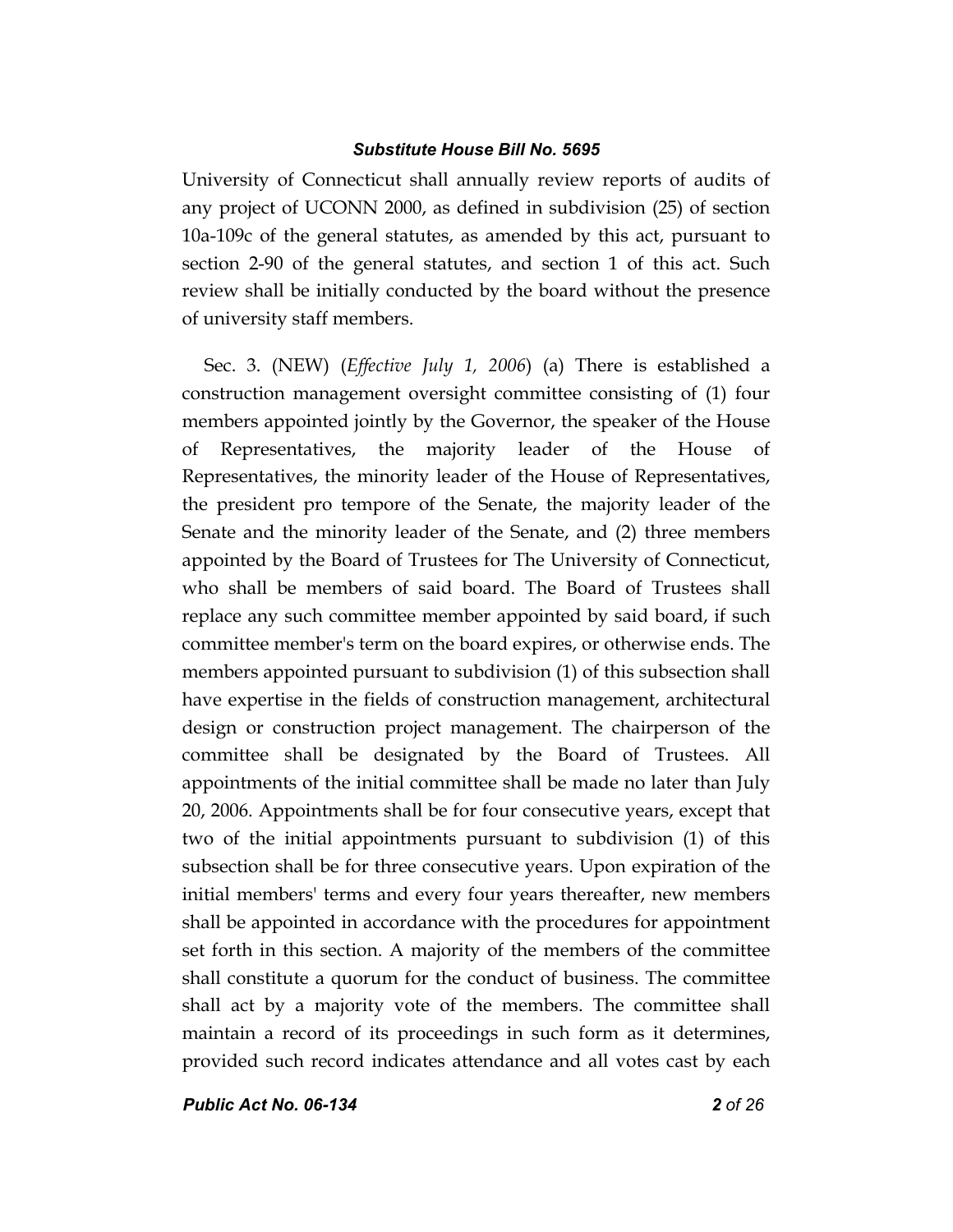member.

(b) The construction management oversight committee established pursuant to subsection (a) of this section shall review and approve the policies and procedures developed by The University of Connecticut to undertake any project of UCONN 2000, as defined in subdivision (25) of section 10a-109c of the general statutes, as amended by this act, concerning the selection of design professionals and contractors, as defined in subdivision (27) of said section 10a-109c, contract compliance, building and fire code compliance, deferred maintenance, as defined in subdivision (29) of said section 10a-109c, and an annual budget for such maintenance prepared pursuant to section 9 of this act, project and program budgets and schedules and the authorization and review of contract changes. Such committee shall prepare, biennially, a summary of construction performance of UCONN 2000 based on reports submitted at least quarterly by the construction assurance office established pursuant to section 4 of this act, and shall, upon the completion of each named project pursuant to section 10a-109e of the general statutes, conduct a review of the university's management of such project for its conformance with the applicable policies and procedures governing construction undertaken pursuant to section 10a-109n of the general statutes, as amended by this act. Such review of completed projects shall incorporate information, including, but not limited to, that which is derived from reviews of the reports submitted at least quarterly by the construction assurance office, in accordance with section 4 of this act.

(c) The construction management oversight committee established pursuant to subsection (a) of this section shall, upon completion of each assessment, summary, and review conducted pursuant to this section, submit such assessments, summaries, and reviews to the Board of Trustees for The University of Connecticut. The board shall initially review each such assessment, summary, and review without

*Public Act No. 06-134 3 of 26*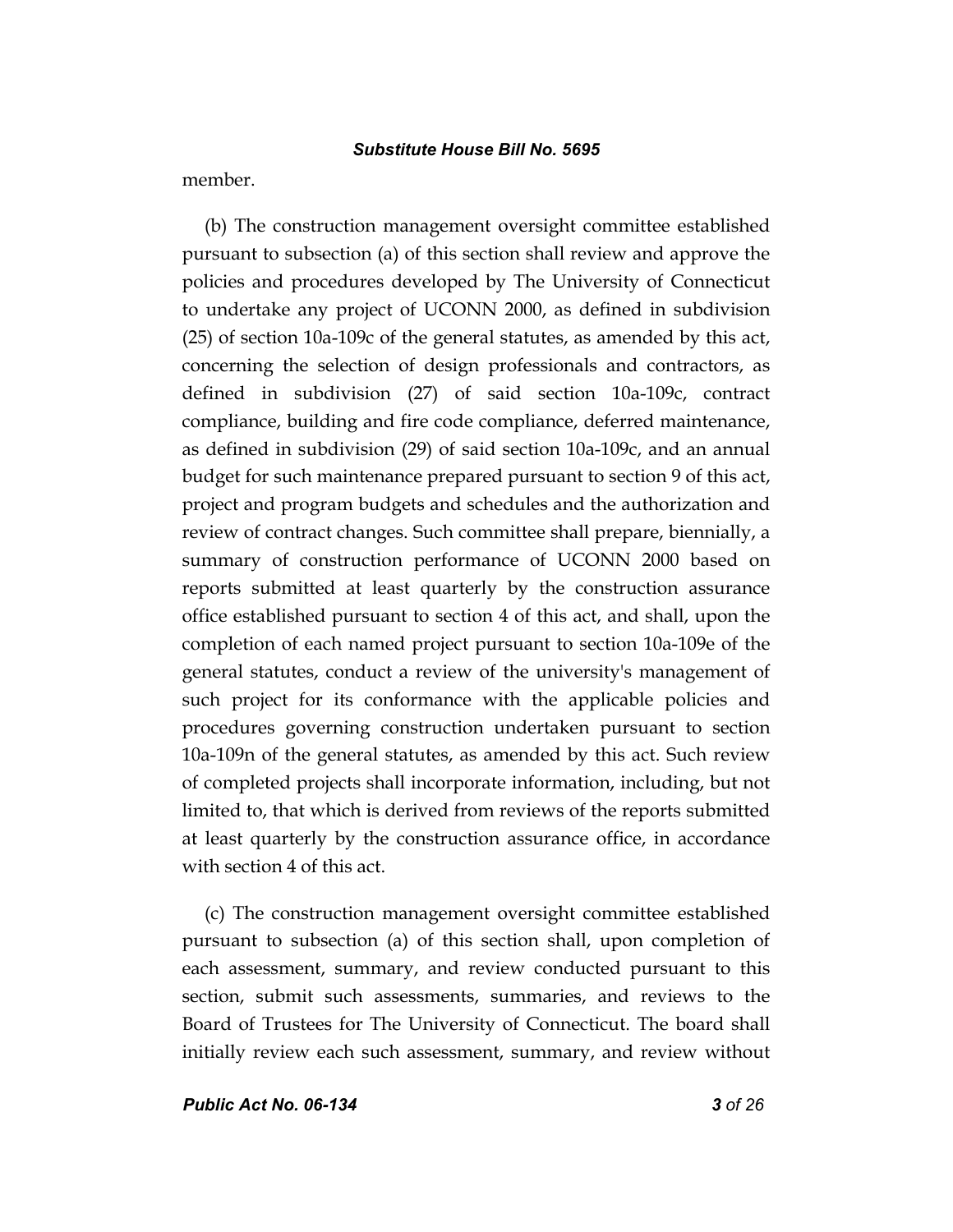the presence of university staff members.

Sec. 4. (NEW) (*Effective July 1, 2006*) Not later than August 1, 2006, the Board of Trustees for The University of Connecticut shall establish the construction assurance office. Positions in the office shall be paid positions. The office shall be led by a full-time director who shall be responsible for reviews of construction performance of UCONN 2000, as defined in subdivision (25) of section 10a-109c of the general statutes, as amended by this act, and shall report at least quarterly to the construction management oversight committee in accordance with section 3 of this act and to the president of The University of Connecticut.

Sec. 5. Subsection (b) of section 10a-104 of the general statutes is repealed and the following is substituted in lieu thereof (*Effective July 1, 2006*):

(b) The board of trustees shall: (1) Review and approve institutional budget requests and prepare and submit to the Board of Governors of Higher Education, in accordance with the provisions of section 10a-8, the budget request for the university and all branches thereof; (2) propose facility planning and capital expenditure budget priorities for the institutions under its jurisdiction; **[**and**]** (3) fulfill requirements concerning the auditing and review of projects of UCONN 2000 in accordance with sections 1, 2 and 3 of this act; (4) establish the construction assurance office in accordance with section 4 of this act; and (5) exercise the powers delegated to it in section 10a-109d, as amended by this act. The board may request authority from the Treasurer to issue payment for claims against the university, other than a payment for payroll, debt service payable on state bonds to bondholders, paying agents, or trustees, or any payment the source of which includes the proceeds of a state bond issue.

Sec. 6. Section 10a-109c of the general statutes is amended by adding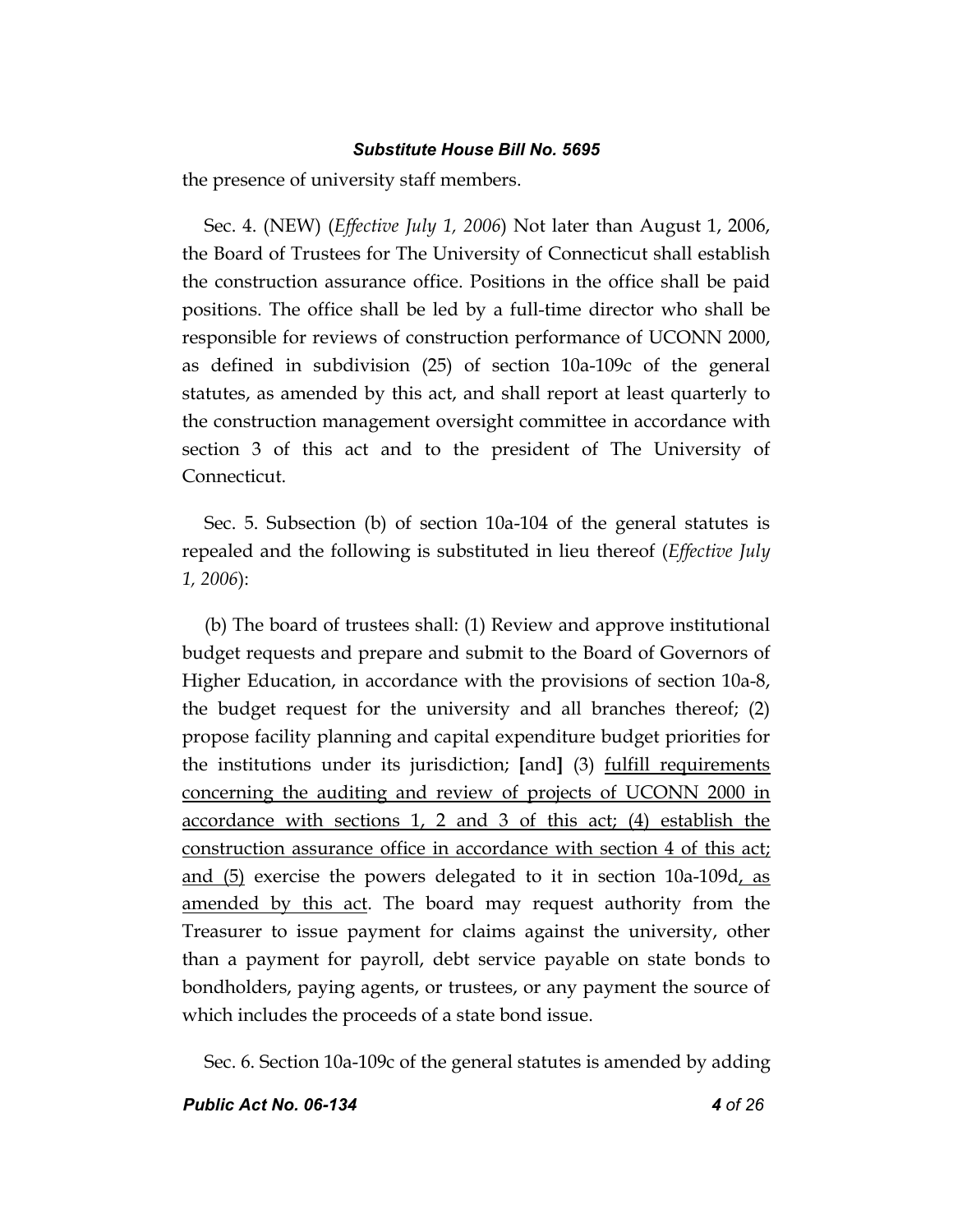subdivisions (27), (28) and (29) as follows (*Effective July 1, 2006*):

(NEW) (27) "Contractor" means any person, firm, corporation or other legal entity (A) seeking prequalification to bid on a contract or seeking the award of a contract, or (B) prequalified to bid on a contract or that has been awarded a contract, in accordance with subsection (c) of section 10a-109n, as amended by this act.

(NEW) (28) "Total cost basis contract" means a construction manager at-risk project delivery contract between The University of Connecticut and a contractor, as defined in subdivision (27) of this section, to accomplish multiple elements of a project, including, but not be limited to, site acquisition, architectural design, preconstruction activities, project management and construction.

(NEW) (29) "Deferred maintenance" means repair of an infrastructure or structure, that was not maintained, repaired or replaced in the usual course of maintenance and repair, except for repairs performed solely to correct code violations that were applicable at the time of project completion and were for named projects pursuant to section 10a-109e, (A) which did not meet the threshold limits, as defined in section 29-276b, and (B) were completed prior to July 1, 2006.

Sec. 7. Subdivision (11) of subsection (a) of section 10a-109d of the general statutes is repealed and the following is substituted in lieu thereof (*Effective July 1, 2006*):

(11) To make, enter into, execute, deliver and amend any and all contracts, including, but not limited to, total cost basis contracts, agreements, leases, instruments and documents and perform all acts and do all things necessary or convenient to plan, design, acquire, construct, build, enlarge, alter, reconstruct, renovate, improve, equip, finance, maintain and operate projects and to carry out the powers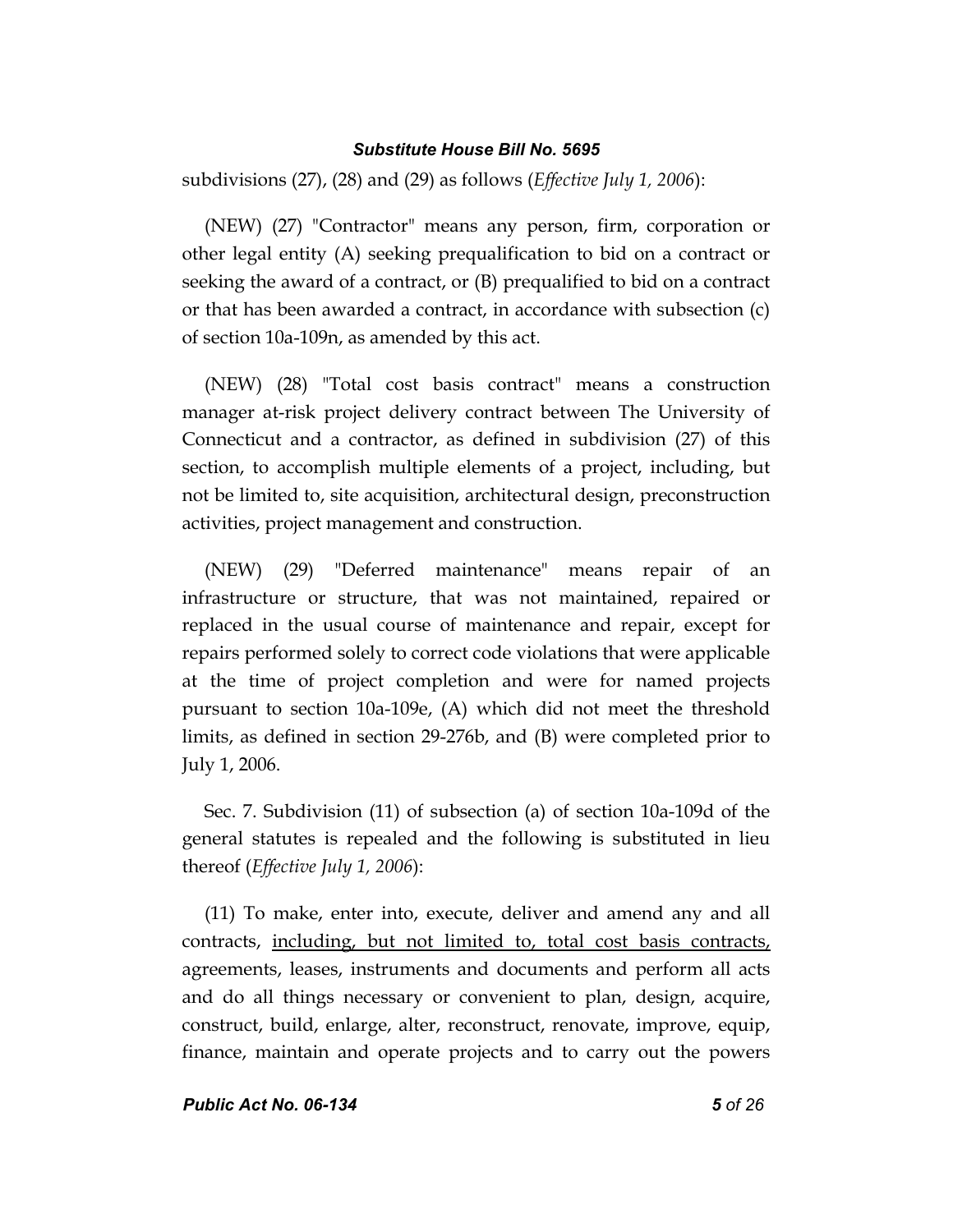granted by sections 10a-109a to 10a-109y, inclusive, or reasonably implied from those powers.

Sec. 8. Subsection (c) of section 10a-109n of the general statutes is repealed and the following is substituted in lieu thereof (*Effective July 1, 2006*):

(c) (1) Any construction contract to which the university is a party may include a provision that the design professional who designed the project, or an architect or professional engineer or construction manager retained or employed specifically for the purpose of supervision, may supervise the work to be performed through to completion and ensure that the materials furnished and the work performed are in accordance with the drawings, plans, specifications and contracts therefor.

(2) **[**With respect to any construction contract**]** (A) Except as provided in subparagraph (B) of this subdivision, any total cost basis contract or other contract for the construction of a university project which is estimated to cost more than five hundred thousand dollars, **[**that is to**]** shall be publicly let **[**, the university shall identify a list of potentially responsible qualified bidders for the particular contract. Thereafter, the**]** by the university. The university shall give notice **[**to those on the list of the work required and of the invitation to prequalify**]** to contractors interested in prequalifying to submit a project proposal or bid, by advertising, at least once, in one or more newspapers having general circulation in the state and by posting the advertisement on the university web site. The **[**invitation**]** notice to prequalify shall contain **[**such information as the university shall deem appropriate and**]** the requirement that contractors be prequalified pursuant to section 4a-100, as amended by this act, a statement of the time and place where the responses shall be received and such additional information as the university deems appropriate. Upon receipt of such responses, the university shall select each **[**bidder

*Public Act No. 06-134 6 of 26*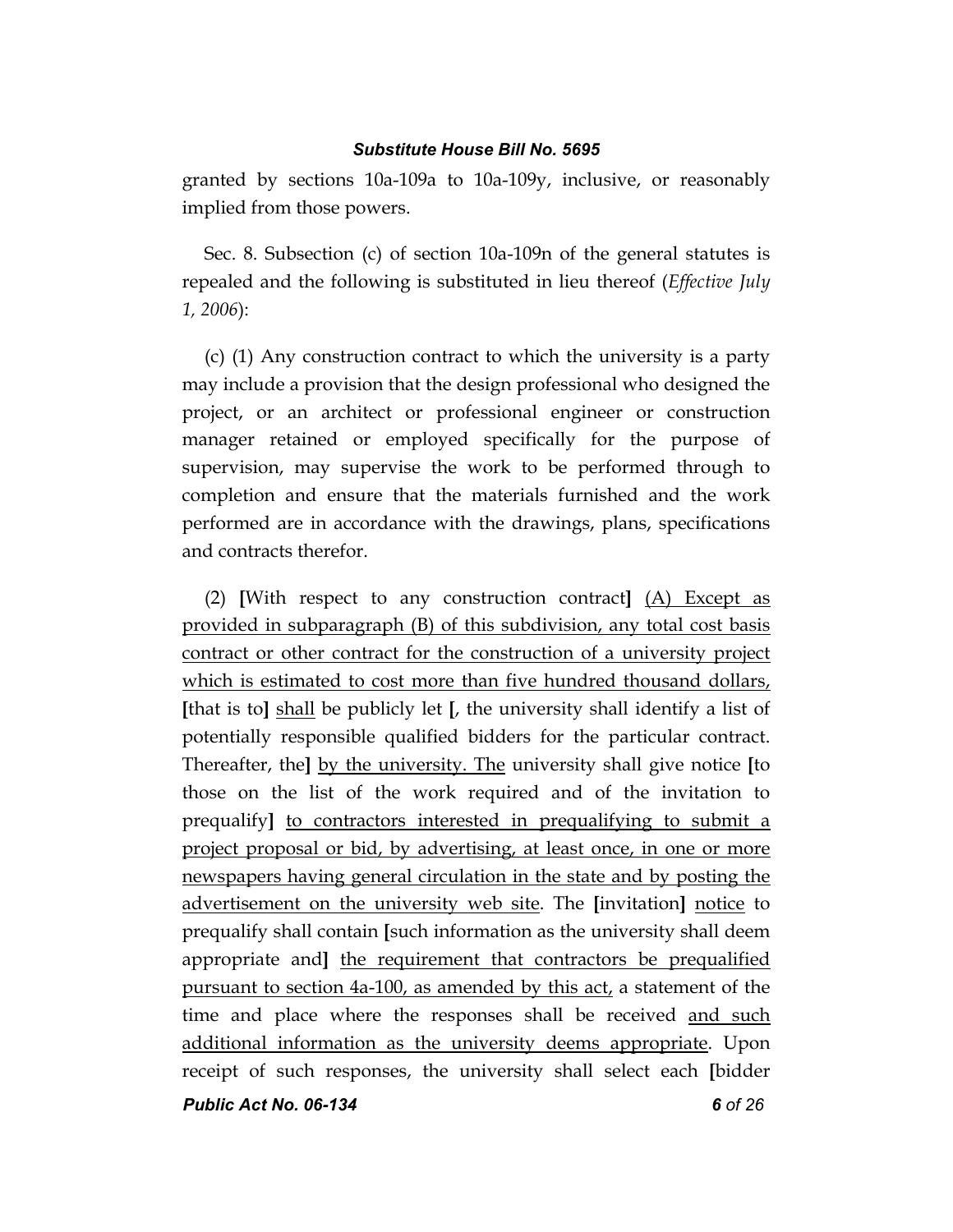which**]** contractor who has been prequalified pursuant to section 4a-100, as amended by this act, and has shown itself able to post surety bonds required by such contract and has demonstrated that it possesses the financial, managerial and technical ability and the integrity necessary and without conflict of interest for faithful and efficient performance of the work provided for therein. The university shall evaluate whether **[**a bidder**]** each such contractor is responsible and qualified based on its experience with projects similar to that for which the bid or proposal is to be submitted and based on objective written criteria **[**and**]** included in the application to request **[**for**]** prequalification with respect to such contract. The university shall also consider whether a **[**bidder**]** contractor, and any subcontractor on the **[**bidder's**]** contractor's previous projects, has been in compliance with the provisions of part III of chapter 557 and chapter 558 during the previous five calendar years.

(B) Notwithstanding the provisions of subparagraph (A) of this subdivision, the board of trustees may approve a total cost basis contract or other contract for the construction of a university project which is estimated to cost more than five hundred thousand dollars that has not been publicly let pursuant to the provisions of said subparagraph (A), provided the board deems the contract to address an emergency.

(3) The university shall thereafter give notice to those so prequalified by the university pursuant to subdivision (2) of this section of the time and place where the public letting shall occur and shall include in such notice such information of the work required as appropriate. Each bid or proposal shall be kept sealed until opened publicly at the time and place as set forth in the notice soliciting such bid or proposal. The university shall not award any construction contract, including, but not limited to, any total cost basis contract, after public letting, except to the responsible qualified **[**bidder**]**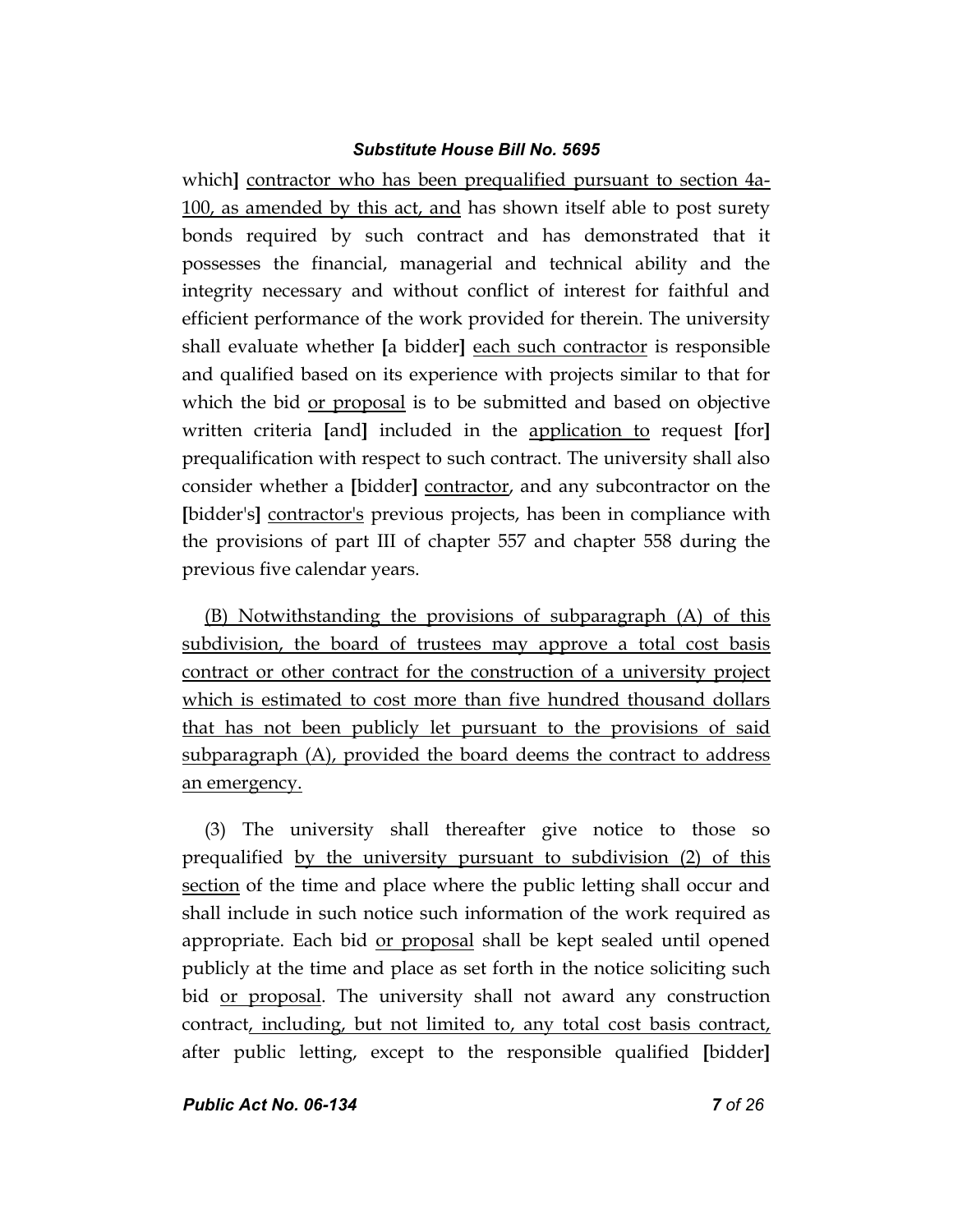contractor, submitting the lowest bid or proposal in compliance with the bid or proposal requirements of the solicitation document. The university may, however, waive any informality in a bid or proposal, and may either reject all bids or proposals and again advertise for bids or proposals or interview at least three responsible qualified **[**bidders**]** contractors and negotiate and enter into with any one of such **[**bidders**]** contractors that construction contract which is both fair and reasonable to the university.

(4) The **[**invitation to**]** notice to each contractor prequalified to submit a proposal or bid and the construction contract, including each total cost basis contract, awarded by the university shall contain such other terms and conditions, and such provisions for penalties as the university may deem appropriate.

(5) No payments shall be made by the university on account of any contract for the project awarded by or for the university until the bills or estimates presented for such payment shall have been duly certified to be correct by the university. No payments shall be made from any other fund on account of any contract for any project awarded by or for the university until the bills or estimates presented for such payment shall have been duly certified to be correct by the university.

(6) Provision shall be made in each contract to the effect that payment is limited to the amount provided therein and that no liability of the university or state shall and may be incurred beyond such amount.

(7) The university shall require, for the protection of the state and the university, such deposits, bonds and security in connection with the submission of bids <u>or proposals</u>, the award of construction contracts and the performance of work as the university shall determine to be appropriate and in the public interest of the state.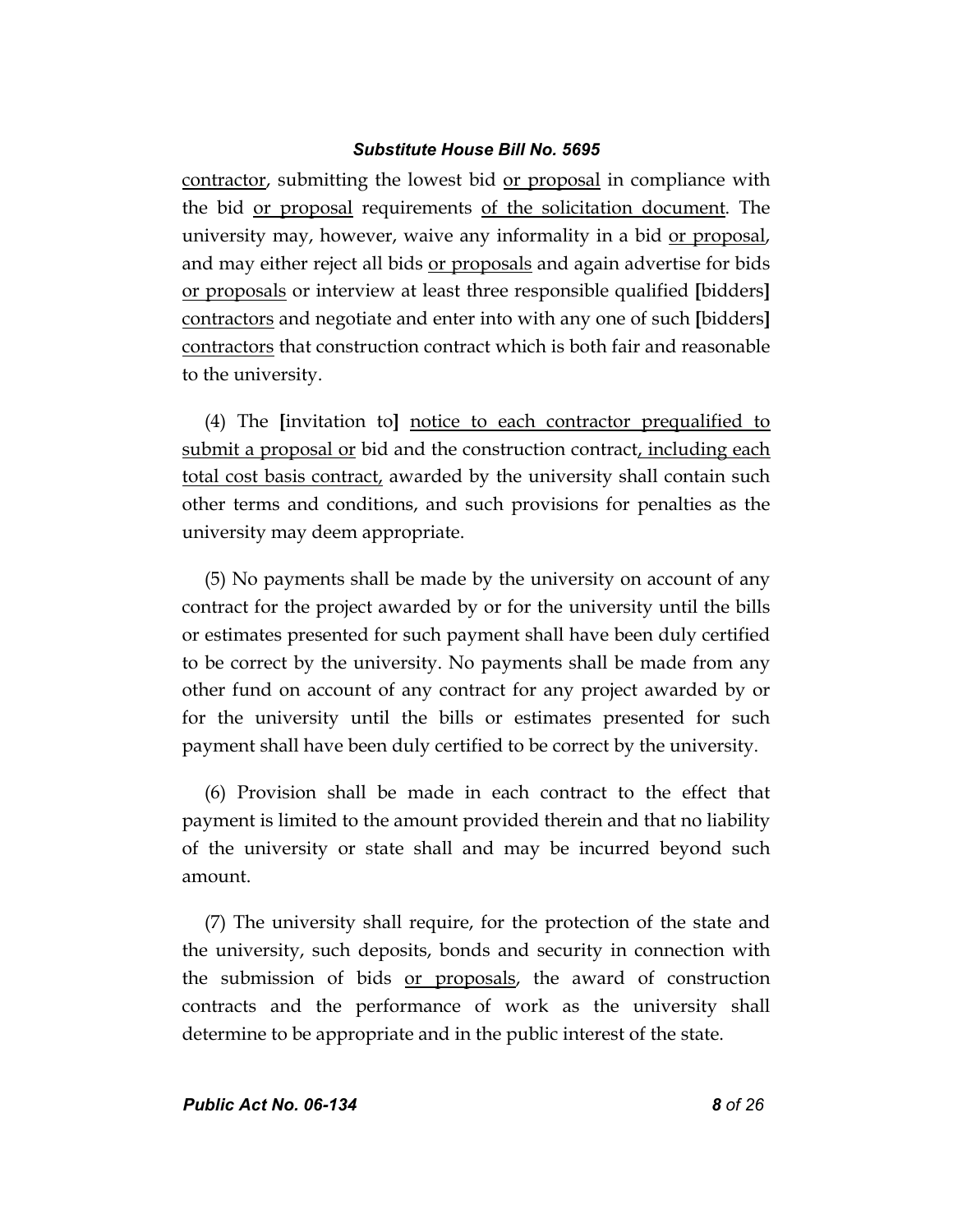(8) Any contract awarded by the university shall be a contract with the state acting through the university.

(9) The university shall not enter into a construction manager at-risk project delivery contract that does not provide for a maximum guaranteed price for the cost of construction which shall be determined not later than the time of the receipt and approval by the university of the trade contractor bids. Each construction manager atrisk shall invite bids and give notice of opportunities to bid on project elements, by advertising, at least once, in one or more newspapers having general circulation in the state. Each bid shall be kept sealed until opened publicly at the time and place as set forth in the notice soliciting such bid. The construction manager at-risk shall, after consultation with and approval by the university, award any related contracts for project elements to the responsible qualified contractor, who shall be prequalified pursuant to section 4a-100, as amended by this act, submitting the lowest bid in compliance with the bid requirements, provided (A) the construction manager at-risk shall not be eligible to submit a bid for any such project element, and (B) construction shall not begin prior to the determination of the maximum guaranteed price, except for the project elements of site preparation and demolition that have been previously put out to bid and awarded.

Sec. 9. (NEW) (*Effective July 1, 2006*) The university, as defined in subdivision (26) of section 10a-109c of the general statutes, as amended by this act, shall conduct reviews of deferred maintenance needs at the university and annually submit to the construction management oversight committee established pursuant to section 3 of this act, an annual budget concerning deferred maintenance, as defined in subdivision (29) of said section 10a-109c.

Sec. 10. Section 29-291 of the general statutes is repealed and the following is substituted in lieu thereof (*Effective July 1, 2006*):

*Public Act No. 06-134 9 of 26*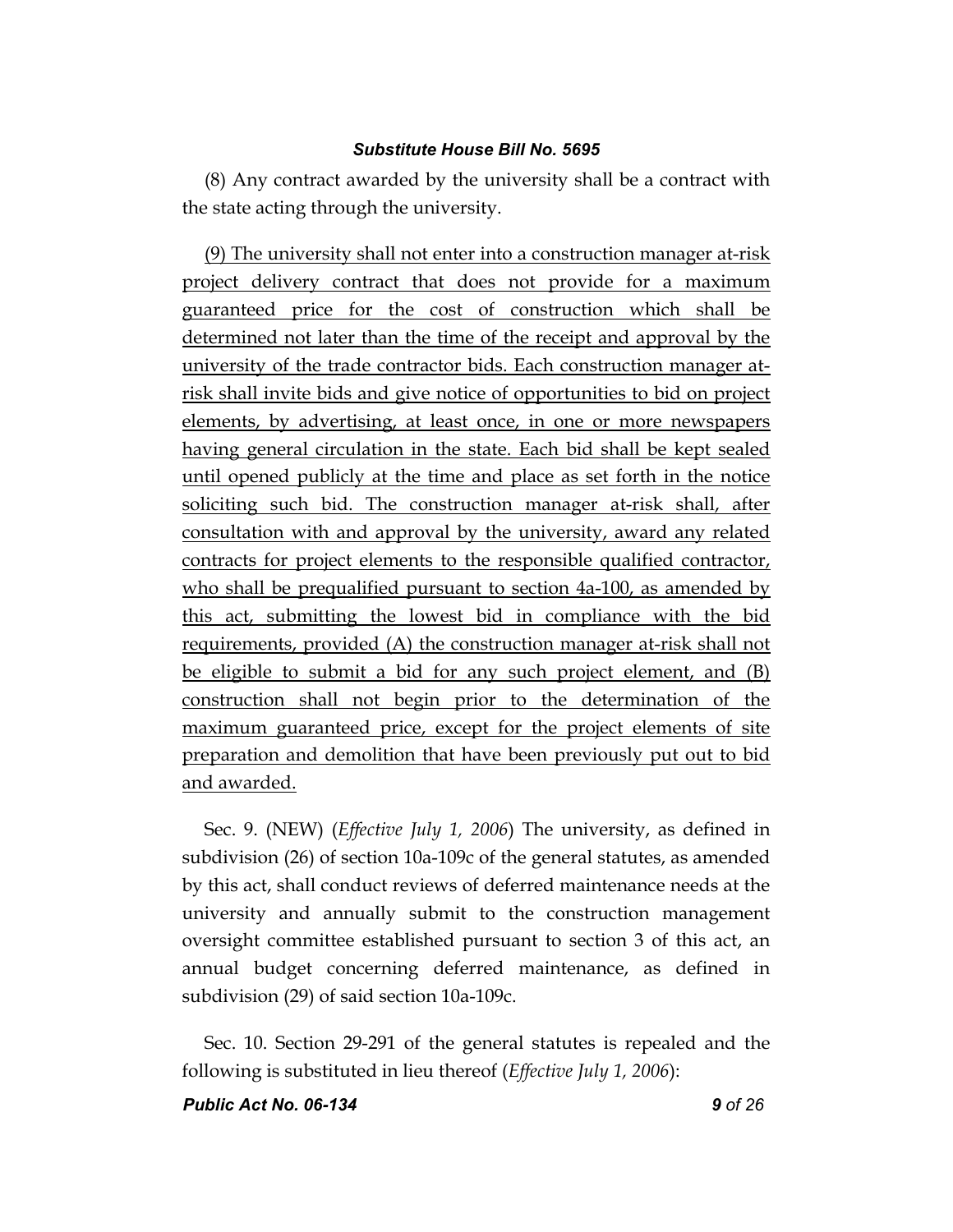For the purposes of this part and any other statute related to fire prevention and safety, the Commissioner of Public Safety shall serve as the State Fire Marshal. The commissioner may delegate such powers as the commissioner deems expedient for the proper administration of this part and any other statute related to fire prevention and safety to any employee of  $(1)$  the Department of Public Safety, and  $(2)$  The University of Connecticut at Storrs Division of Public Safety, provided the commissioner and the president of The University of Connecticut enter into a memorandum of understanding concerning such delegation of powers in accordance with section 12 of this act. **[**such powers as the commissioner deems expedient for the proper administration of this part and any other statute related to fire prevention and safety.**]**

Sec. 11. Subsection (e) of section 29-252a of the 2006 supplement to the general statutes is repealed and the following is substituted in lieu thereof (*Effective July 1, 2006*):

(e) The State Building Inspector or said inspector's designee may inspect or cause to be inspected any construction of buildings or alteration of existing buildings by state agencies, except that said inspector or designee shall inspect or cause an inspection if the building being constructed includes residential occupancies for twenty-five or more persons. The State Building Inspector may order any state agency to comply with the State Building Code. The commissioner may delegate such powers as the commissioner deems expedient for the proper administration of this part and any other statute related to the State Building Code to The University of Connecticut, provided the commissioner and the president of The University of Connecticut enter into a memorandum of understanding concerning such delegation of powers in accordance with section 12 of this act.

*Public Act No. 06-134 10 of 26* Sec. 12. (NEW) (*Effective July 1, 2006*) The Commissioner of Public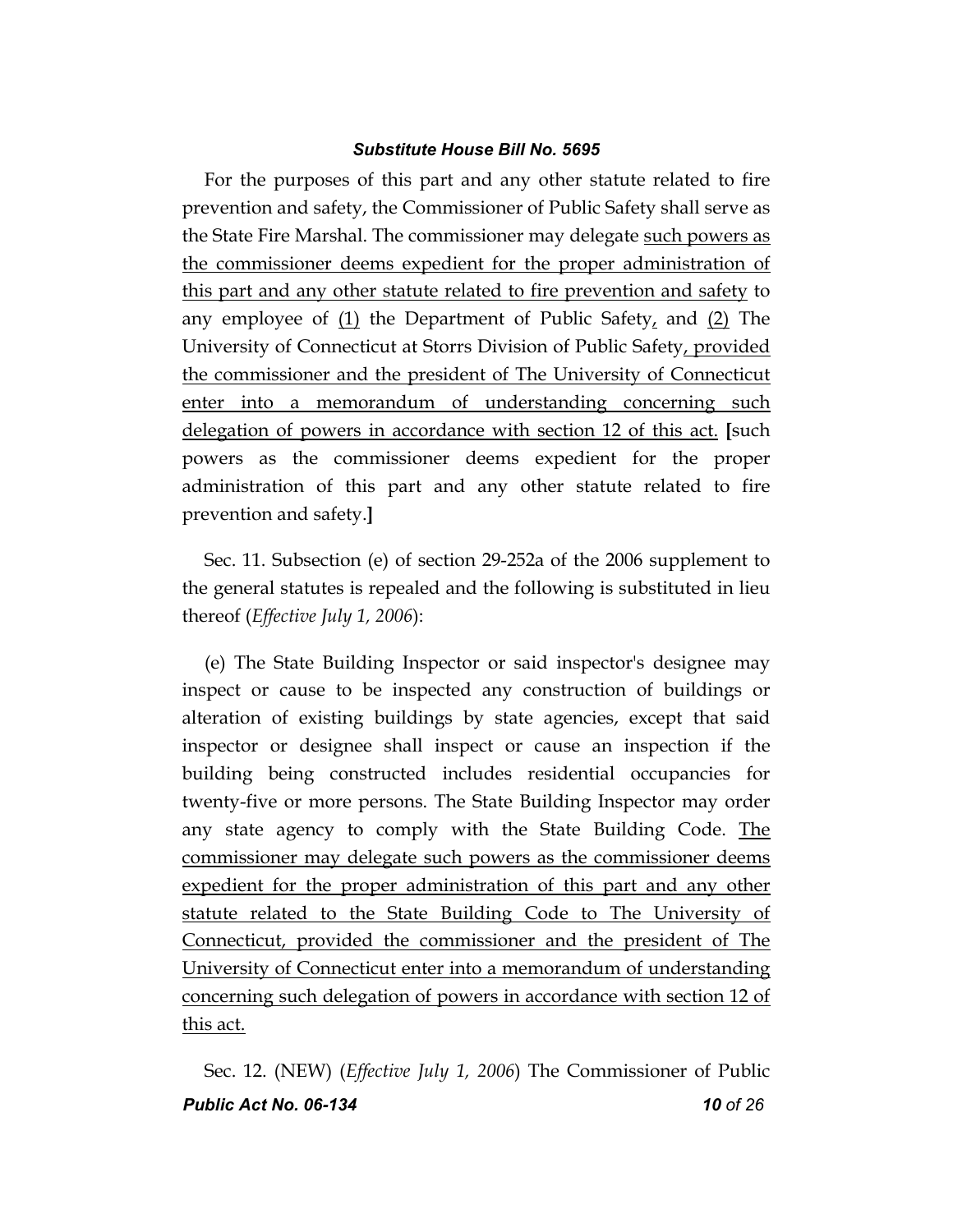Safety and the president of The University of Connecticut shall enter into and maintain a memorandum of understanding that shall provide for the temporary assignment of personnel from The University of Connecticut at Storrs Division of Public Safety to the Department of Public Safety for the purpose of ensuring compliance with the Fire Safety Code and the State Building Code with respect to buildings or building projects that (1) are part of UCONN 2000, as defined in subdivision (25) of section 10a-109c of the general statutes, as amended by this act, (2) do not meet threshold limits, as defined in section 29- 276b of the general statutes, and (3) are initiated during the period of time in which the memorandum is in effect.

Sec. 13. (NEW) (*Effective July 1, 2006*) The university, as defined in subdivision (26) of section 10a-109c of the general statutes, as amended by this act, shall provide that all funds allocated to UCONN 2000, as defined in subdivision (25) of section 10a-109c of the general statutes, as amended by this act, for the purpose of deferred maintenance, as defined in subdivision (29) of section 10a-109c of the general statutes, as amended by this act, shall be expended for such purpose.

Sec. 14. (*Effective from passage*) The university, as defined in subdivision (26) of section 10a-109c of the general statutes, as amended by this act, shall (1) account for all funds for deferred maintenance, as defined in subdivision (29) of section 10a-109c of the general statutes, as amended by this act, expended for the purposes of UCONN 2000, as defined in subdivision (25) of section 10a-109c of the general statutes, as amended by this act, prior to the effective date of this section, and (2) inspect all structures of the university and create an inventory of all structures requiring deferred maintenance and the approximate costs of such deferred maintenance. Not later than December 1, 2006, the university shall report its findings, in accordance to the provisions of section 11-4a of the general statutes, to the Board of Trustees for The University of Connecticut and to the joint standing committee of the

*Public Act No. 06-134 11 of 26*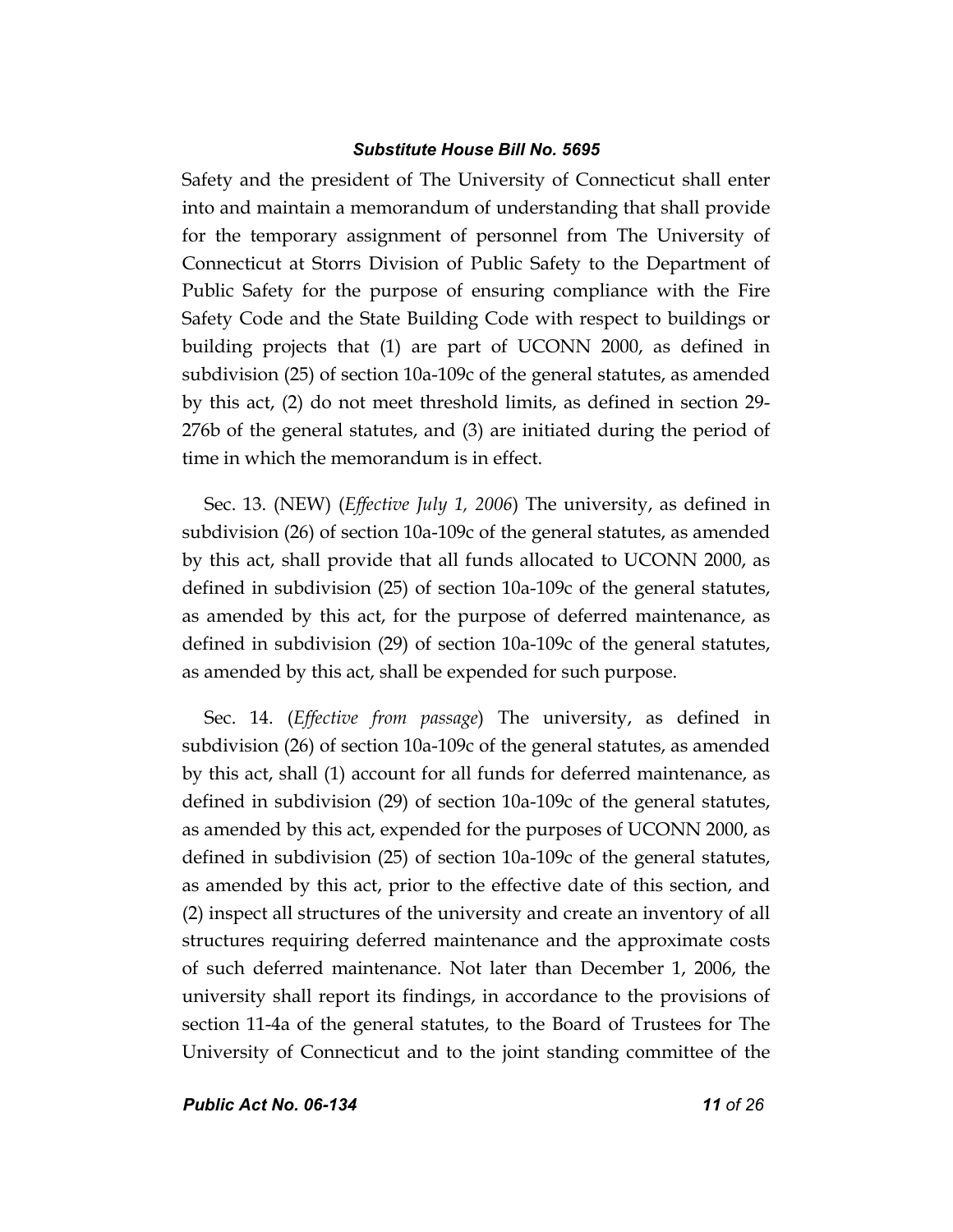General Assembly having cognizance of matters relating to higher education.

Sec. 15. (*Effective from passage*) Not later than December 1, 2006, the university, as defined in subdivision (26) of section 10a-109c of the general statutes, as amended by this act, shall, in accordance with the provisions of section 11-4a of the general statutes, report to the joint standing committee of the General Assembly having cognizance of matters relating to higher education, any findings of violations of the Fire Safety Code or the State Building Code with respect to buildings and building projects described in subdivisions (1) and (2) of section 12 of this act that were completed prior to the effective date of this section. Such report shall include an initial schedule to address the violations, the approximate costs and proposed funding sources.

Sec. 16. Subsection (a) of section 4a-100 of the general statutes is repealed and the following is substituted in lieu thereof (*Effective January 1, 2007*):

(a) As used in this section: (1) "Prequalification" means prequalification issued by the Commissioner of Administrative Services to bid on a contract for the construction, reconstruction, alteration, remodeling, repair or demolition of any public building or any other public work for work by the state or a municipality, except a public highway or bridge project; (2) "subcontractor" means a person who performs work with a value in excess of twenty-five thousand dollars for a contractor pursuant to a contract for work for the state or a municipality which is estimated to cost more than five hundred thousand dollars; (3) "principals and key personnel" includes officers, directors, shareholders, members, partners and managerial employees; (4) "aggregate work capacity rating" means the maximum amount of work an applicant is capable of undertaking for any and all projects; and (5) "single project limit" means the highest estimated cost of a single project that an applicant is capable of undertaking.

*Public Act No. 06-134 12 of 26*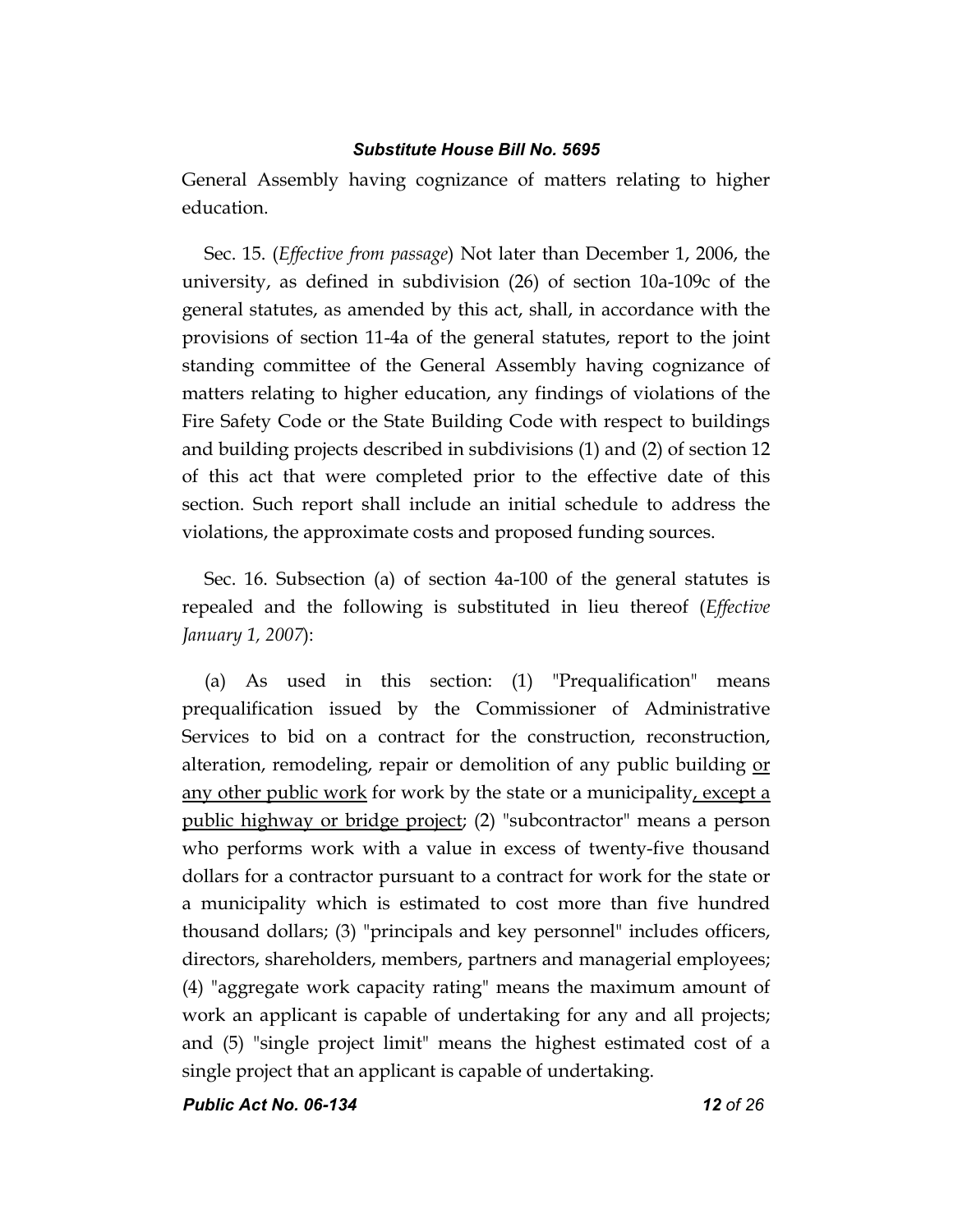Sec. 17. Subsection (c) of section 4a-101 of the general statutes is repealed and the following is substituted in lieu thereof (*Effective January 1, 2007*):

(c) As used in this section, "public agency" means a public agency, as defined in section 1-200 **[**, but does not include The University of Connecticut with respect to any project, as defined in subdivision (16) of section 10a-109c, that is undertaken and controlled by the university,**]** and "subcontractor" means a person who performs work with a value in excess of twenty-five thousand dollars for a contractor pursuant to a contract for work for the state or a municipality which is estimated to cost more than five hundred thousand dollars.

Sec. 18. Subsection (a) of section 4b-91 of the 2006 supplement to the general statutes is repealed and the following is substituted in lieu thereof (*Effective January 1, 2007*):

(a) Every contract for the construction, reconstruction, alteration, remodeling, repair or demolition of any public building for work by the state, which is estimated to cost more than five hundred thousand dollars, except **[**(1)**]** a contract awarded by the Commissioner of Public Works for **[**(A)**]** (1) a community court project, as defined in subsection (j) of section 4b-55, as amended, **[**(B)**]** (2) the downtown Hartford higher education center project, as defined in subsection (l) of section 4b-55, as amended, **[**(C)**]** (3) a correctional facility project, as defined in subsection (m) of section 4b-55, as amended, **[**(D)**]** (4) a juvenile detention center project, as defined in subsection (n) of section 4b-55, as amended, or **[**(E)**]** (5) a student residential facility for the Connecticut State University system that is a priority higher education facility project, as defined in subsection (f) of section 4b-55, as amended, **[**or (2) a project, as defined in subdivision (16) of section 10a-109c, undertaken and controlled by The University of Connecticut in accordance with section 10a-109n,**]** shall be awarded to the lowest responsible and qualified general bidder who is prequalified pursuant

*Public Act No. 06-134 13 of 26*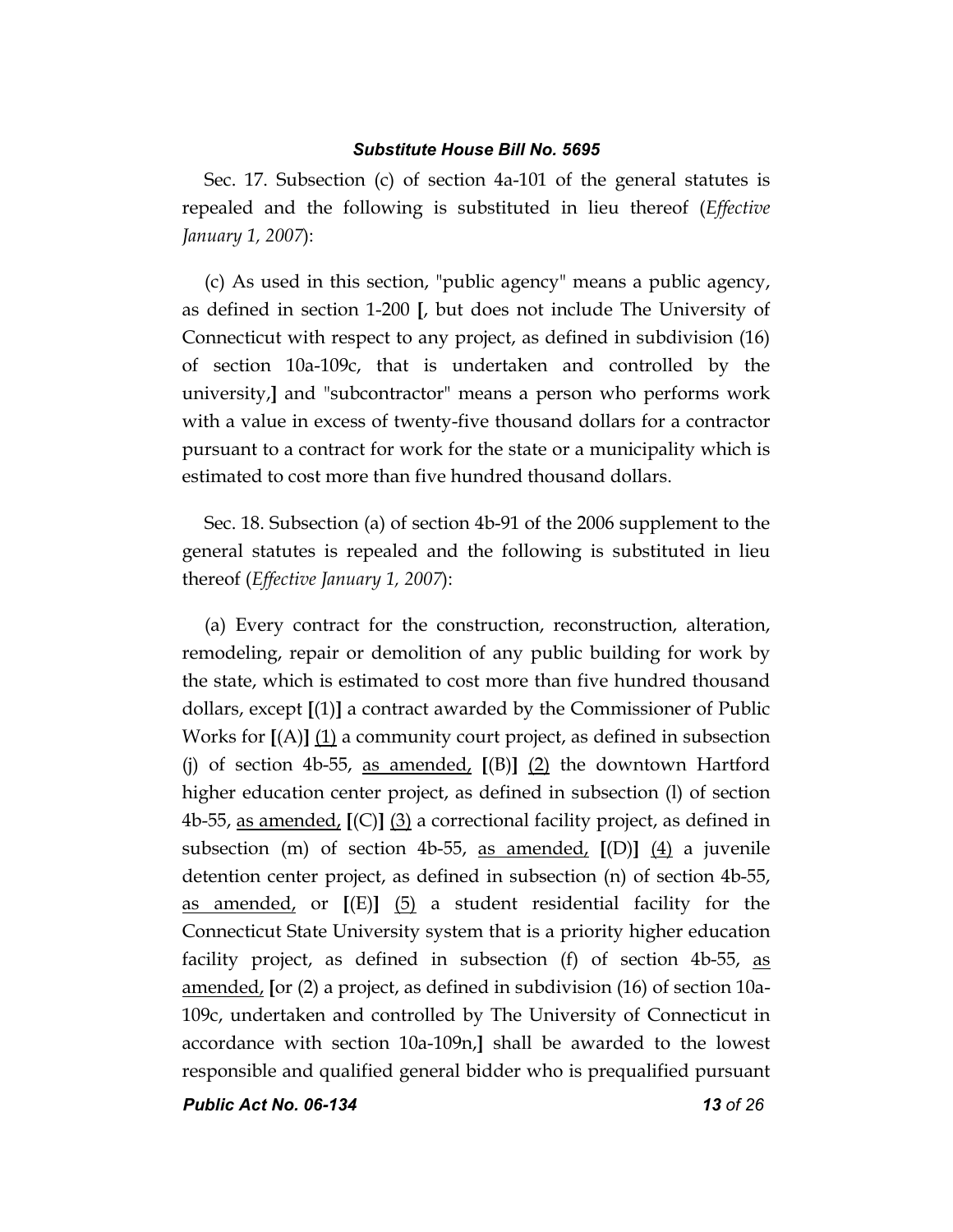to section 4a-100 on the basis of competitive bids in accordance with the procedures set forth in this chapter, after the Commissioner of Public Works or, in the case of a contract for the construction of or work on a building under the supervision and control of the Joint Committee on Legislative Management of the General Assembly, the joint committee or, in the case of a contract for the construction of or work on a building under the supervision and control of one of the constituent units of the state system of higher education, the constituent unit, has invited such bids by advertisements inserted at least once in one or more newspapers having a circulation in each county in the state. The Commissioner of Public Works, the joint committee or the constituent unit, as the case may be, shall indicate the prequalification classification required for the contract in such advertisement. As used in this section, "prequalification classification" means the prequalification classifications established by the Commissioner of Administrative Services pursuant to section 4a-100, as amended by this act.

Sec. 19. Subsection (c) of section 4b-91 of the 2006 supplement to the general statutes is repealed and the following is substituted in lieu thereof (*Effective January 1, 2007*):

(c) On and after October 1, 2004, no person may bid on a contract **[**, except for a project described in subdivision (2) of subsection (a) of this section,**]** for the construction, reconstruction, alteration, remodeling, repair or demolition of any public building for work by the state or a municipality, which is estimated to cost more than five hundred thousand dollars and is paid for, in whole or in part, with state funds, unless the person is prequalified in accordance with section 4a-100, as amended by this act.

Sec. 20. Subsection (a) of section 10a-109n of the general statutes is repealed and the following is substituted in lieu thereof (*Effective January 1, 2007*):

#### *Public Act No. 06-134 14 of 26*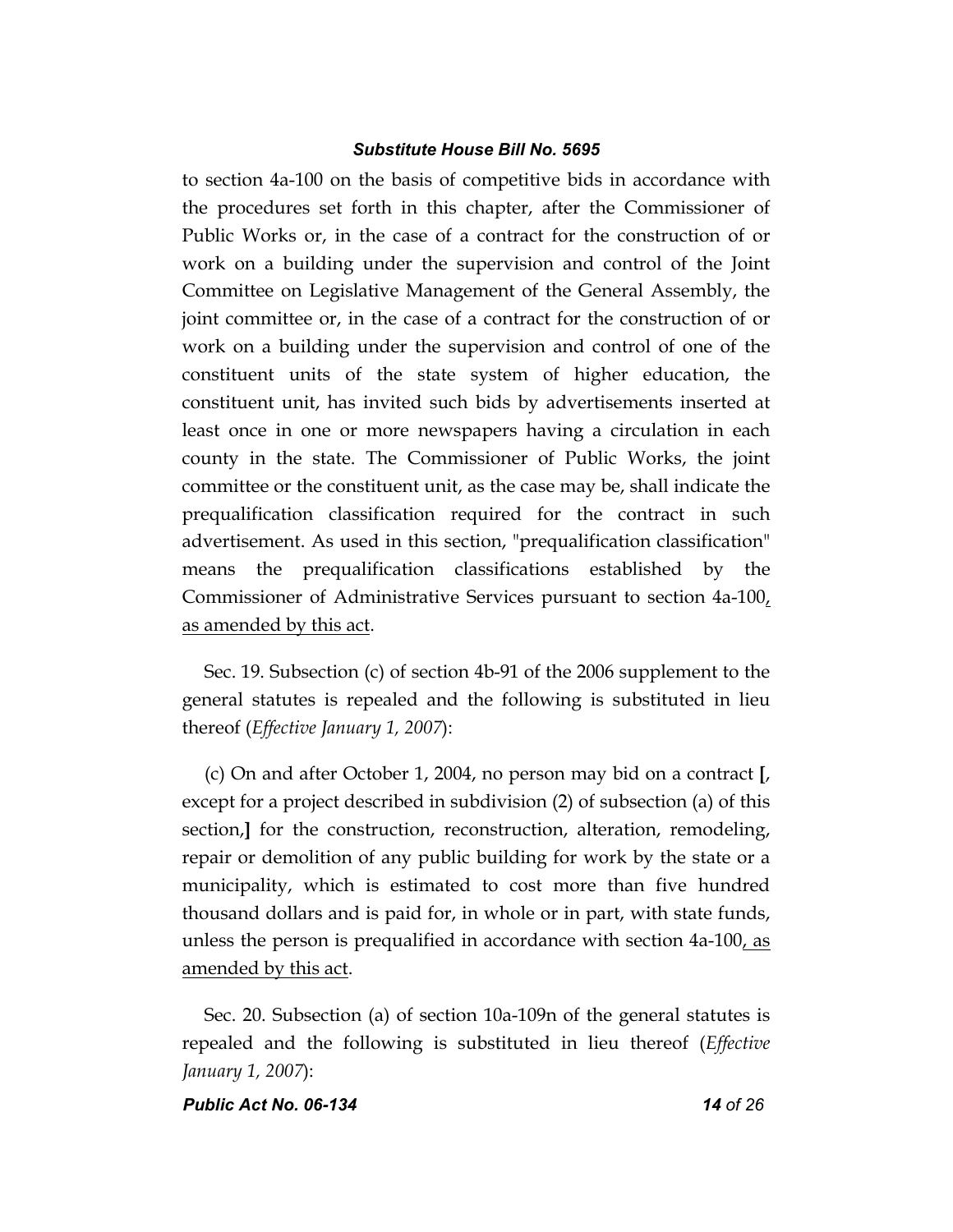(a) **[**Notwithstanding any provision of chapter 59 or 60, for**]** For the period from July 1, 2001, to June 30, 2015, the university shall, have charge and supervision of the design, planning, acquisition, remodeling, alteration, repair, enlargement, demolition of any real asset or any other project on its campuses.

Sec. 21. (NEW) (*Effective July 1, 2006*) (a) In order to carry out any provision of title 4b of the general statutes for the construction, renovation or alteration of buildings or facilities, the Commissioner of Public Works may enter into a construction manager at-risk project delivery contract.

(b) The Commissioner of Public Works shall not enter into a construction manager at-risk project delivery contract that does not provide for a maximum guaranteed price for the cost of construction that shall be determined not later than the time of the receipt and approval by the commissioner of the trade contractor bids. Each construction manager at-risk shall invite bids and give notice of opportunities to bid on project elements, by advertising, at least once, in one or more newspapers having general circulation in the state. Each bid shall be kept sealed until opened publicly at the time and place as set forth in the notice soliciting such bid. The construction manager at-risk shall, after consultation with and approval by the commissioner, award any related contracts for project elements to the responsible qualified contractor submitting the lowest bid in compliance with the bid requirements, provided (1) the construction manager at-risk shall not be eligible to submit a bid for any such project element, and (2) construction shall not begin prior to the determination of the maximum guaranteed price, except for the project elements of site preparation and demolition that have been previously put out to bid and awarded.

Sec. 22. Section 4a-100 of the general statutes is repealed and the following is substituted in lieu thereof (*Effective October 1, 2007*):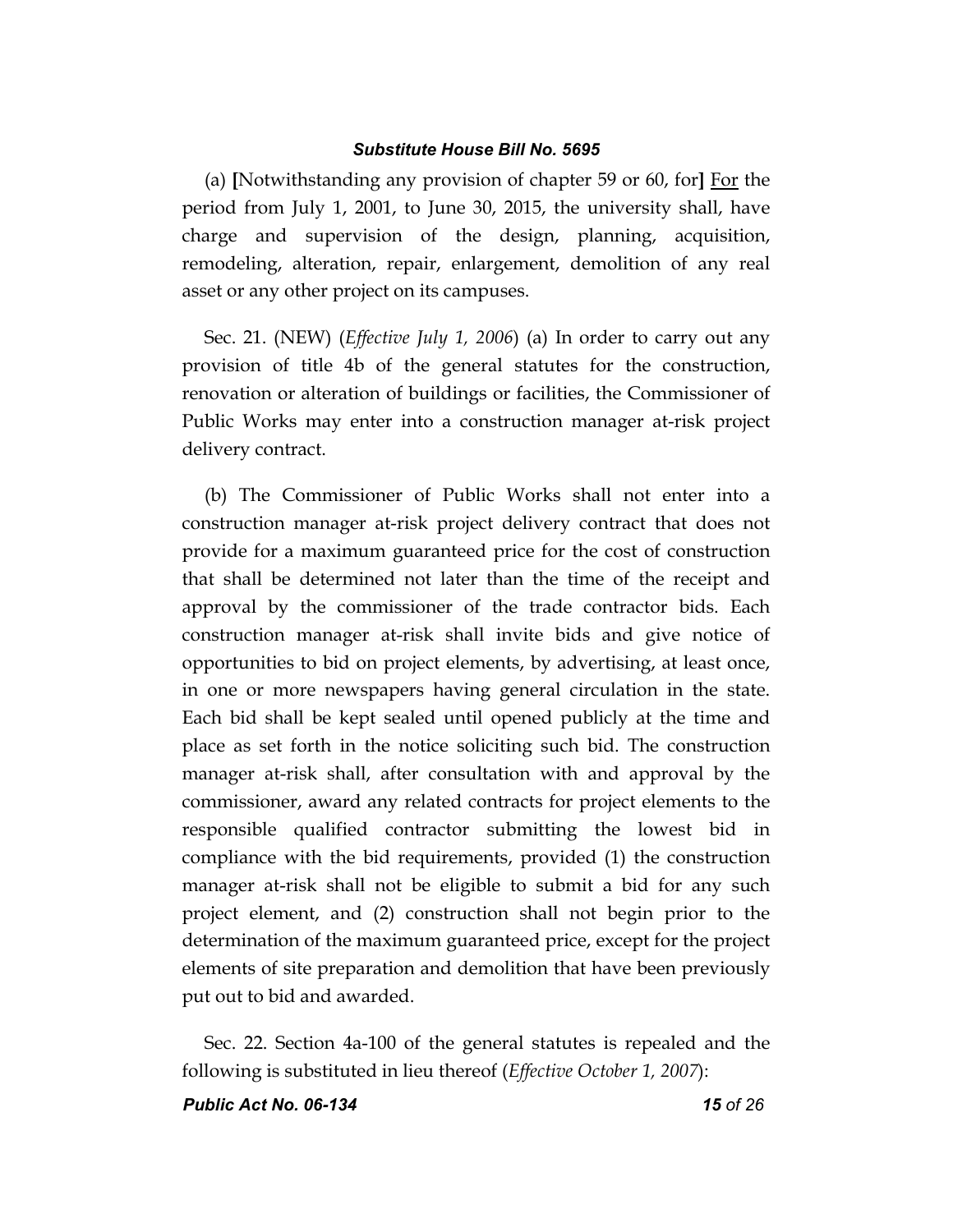(a) As used in this section: (1) "Prequalification" means prequalification issued by the Commissioner of Administrative Services to bid on a contract for the construction, reconstruction, alteration, remodeling, repair or demolition of any public building for work by the state or a municipality or to perform work under such a contract as a substantial subcontractor; (2) "subcontractor" means a person who performs work with a value in excess of twenty-five thousand dollars for a contractor pursuant to a contract for work for the state or a municipality which is estimated to cost more than five hundred thousand dollars; (3) "principals and key personnel" includes officers, directors, shareholders, members, partners and managerial employees; (4) "aggregate work capacity rating" means the maximum amount of work an applicant is capable of undertaking for any and all projects; **[**and**]** (5) "single project limit" means the highest estimated cost of a single project that an applicant is capable of undertaking; and (6) "substantial subcontractor" means a person who performs work with a value in excess of five hundred thousand dollars for a contractor pursuant to a contract for work for the state or a municipality which is estimated to cost more than five hundred thousand dollars.

(b) (1) Any person may apply for prequalification to the Department of Administrative Services. Such application shall be made on such form as the Commissioner of Administrative Services prescribes and shall be accompanied by a nonrefundable application fee as set forth in subdivision (2) of this subsection. The application shall be signed under penalty of false statement.

(2) The application fee shall be as follows:

| <b>Aggregate Work Capacity Rating</b> | Fee      |
|---------------------------------------|----------|
| \$5,000,000.00 or less                | \$600.00 |
| $$5,000,000.01 - $8,000,000.00$       | \$750.00 |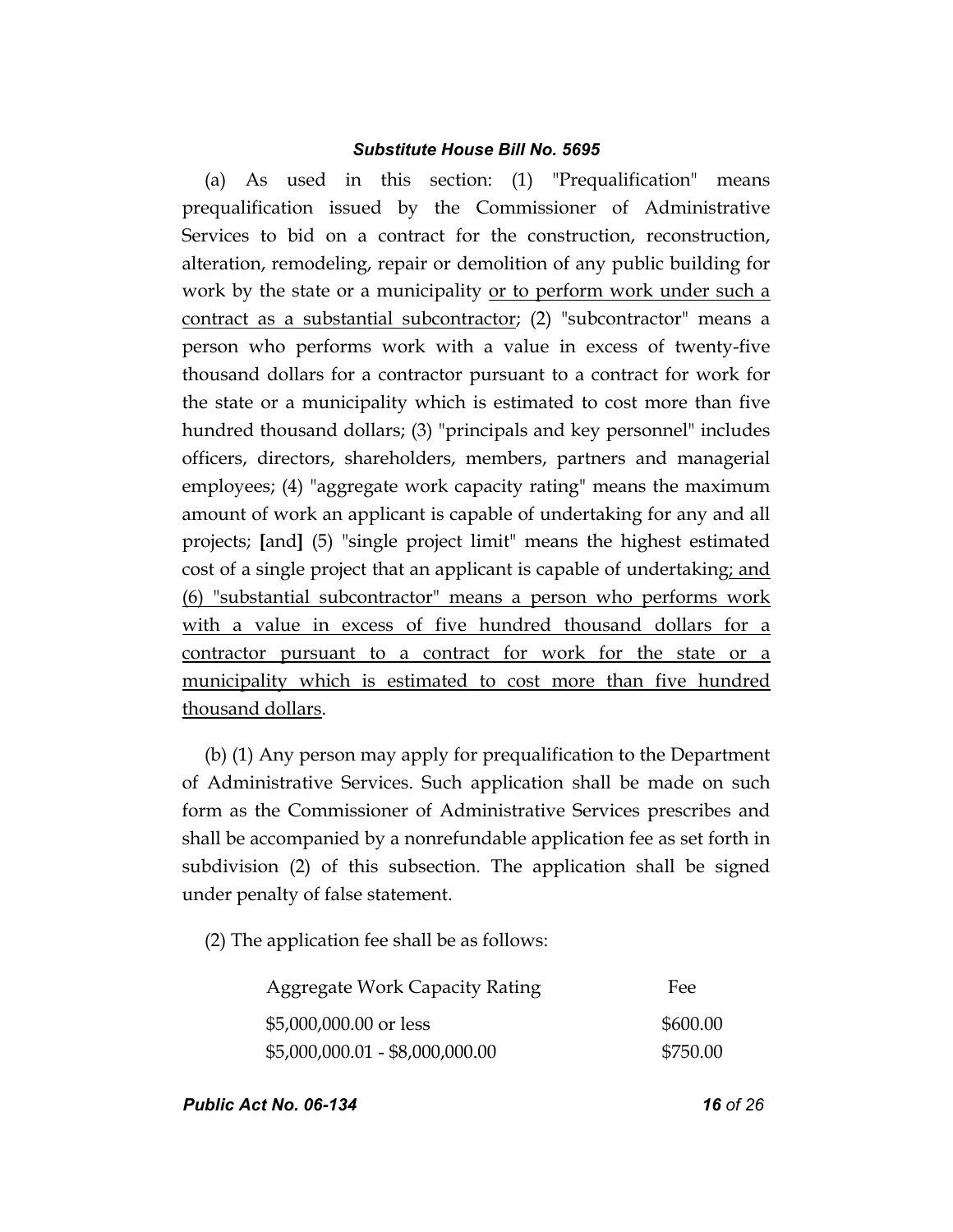| \$8,000,000.01 - \$10,000,000.00  | \$850.00   |
|-----------------------------------|------------|
| $$10,000,000.01 - $15,000,000.00$ | \$1,000.00 |
| $$15,000,000.01 - $20,000,000.00$ | \$1,500.00 |
| $$20,000,000.01 - $40,000,000.00$ | \$2,000.00 |
| \$40,000,000.01 or more           | \$2,500.00 |

(c) The application form shall, at a minimum, require the applicant to supply information concerning:

(1) The applicant's form of organization;

(2) The applicant's principals and key personnel and any names under which the applicant, principals or key personnel conducted business during the past five years;

**[**(3) The applicant's experience on public and private construction projects over the past five years, or on the applicant's ten most recently-completed projects and the names of any subcontractors used on the projects;**]**

**[**(4)**]** (3) Any legal or administrative proceedings pending or concluded adversely against the applicant or any of the applicant's principals or key personnel within the past five years which relate to the procurement or performance of any public or private construction contract and whether the applicant is aware of any investigation pending against the applicant or any principal or key personnel;

**[**(5)**]** (4) The nature of any financial, personal or familial relationship between the applicant and any public or private construction project owner listed on the application as constituting construction experience;

*Public Act No. 06-134 17 of 26* **[**(6)**]** (5) A statement of whether (A) the applicant has been disqualified pursuant to section 4b-95, this section or section 31-57c or 31-57d, (B) the applicant is on the list distributed by the Labor Commissioner pursuant to section 31-57a, (C) the applicant is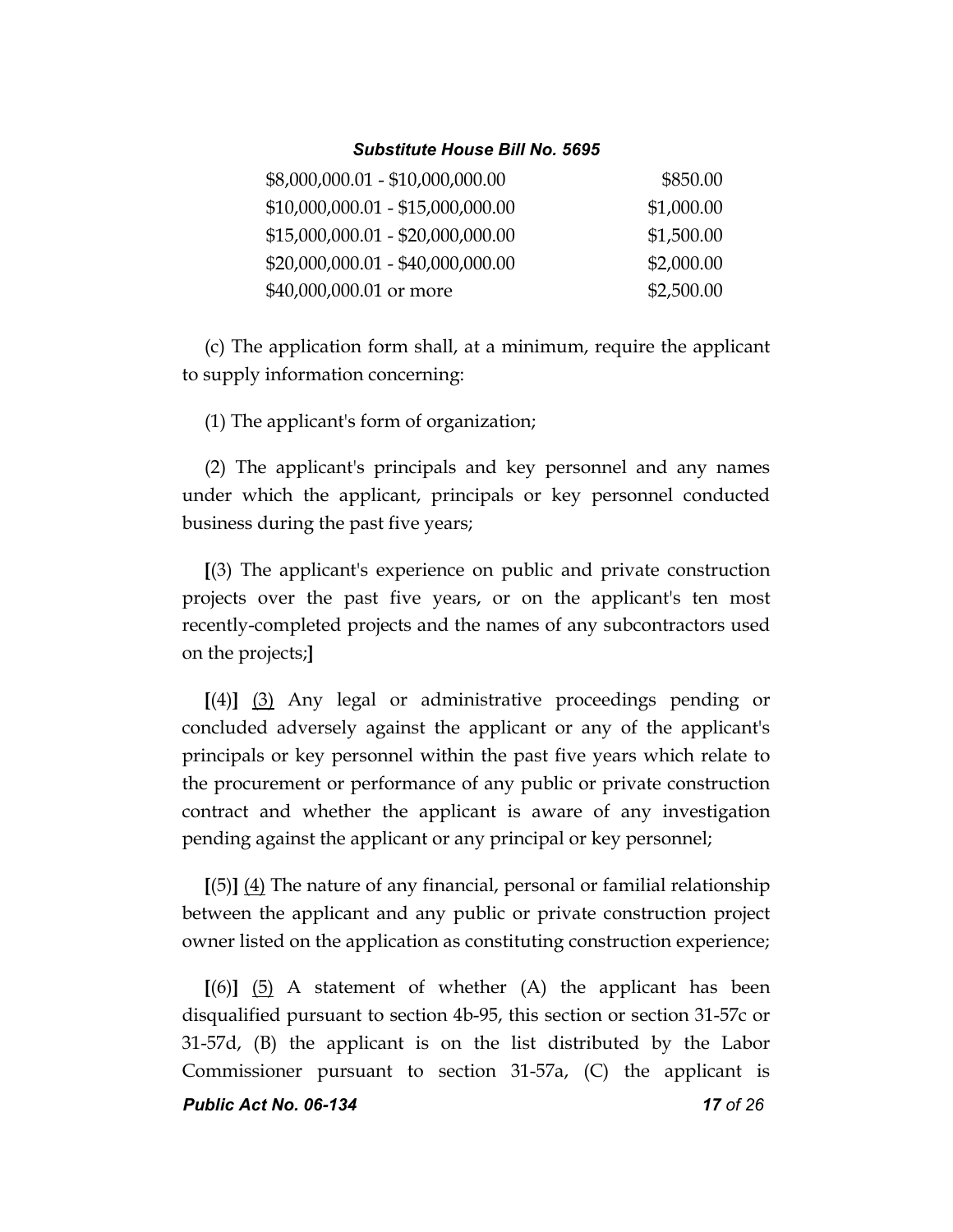disqualified or prohibited from being awarded a contract pursuant to section 31-57b, (D) the applicant has been disqualified by another state, (E) the applicant has been disqualified by a federal agency or pursuant to federal law, (F) the applicant's registration has been suspended or revoked by the Department of Consumer Protection pursuant to section 20-341gg, (G) the applicant has been disqualified by a municipality, and (H) the matters that gave rise to any such disqualification, suspension or revocation have been eliminated or remedied; and

**[**(7)**]** (6) Other information as the commissioner deems relevant to the determination of the applicant's qualifications and responsibilities.

(d) The applicant shall include a statement of financial condition prepared by a certified public accountant which includes information concerning the applicant's assets and liabilities, plant and equipment, bank and credit references, bonding company and maximum bonding capacity, and other information as the commissioner deems relevant to an evaluation of the applicant's financial capacity and responsibility.

(e) Information contained in the application shall be current as of the time of filing except that the statement of financial condition shall pertain to the applicant's most recently-completed fiscal year.

(f) The commissioner shall determine whether to prequalify an applicant on the basis of the application and on relevant past performance according to procedures and criteria set forth in regulations which the commissioner shall adopt on or before October 1, 2005, in accordance with chapter 54. Such criteria shall include, at a minimum, the record of the applicant's performance, including, but not limited to, written evaluations of the applicant's performance on public or private projects, **[**within the past five years,**]** for a period of not less than the past three years, the applicant's past experience on projects of various size and type, the skill, ability and integrity of the

*Public Act No. 06-134 18 of 26*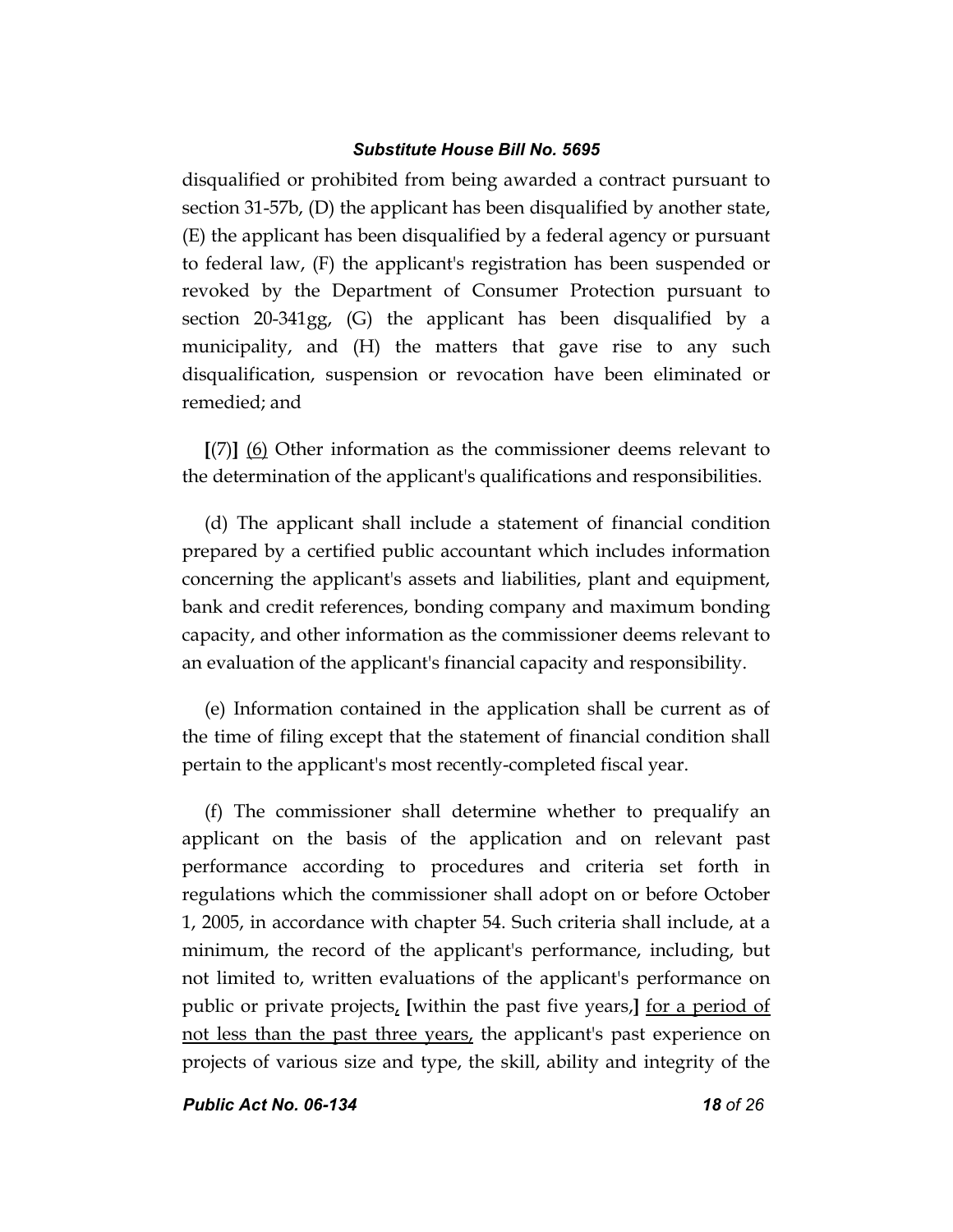applicant and any subcontractors used by the applicant, the experience and qualifications of supervisory personnel employed by the applicant, the maximum amount of work the applicant is capable of undertaking as demonstrated by the applicant's financial condition, bonding capacity, size of past projects and present and anticipated work commitments, and any other relevant criteria that the commissioner prescribes. Such regulations shall also (1) provide that the criteria considered shall be assigned separate designated numerical values and weights and that the applicant shall be assigned an overall numerical rating on the basis of all criteria, and (2) establish prequalification classifications, aggregate work capacity ratings and single project limits. Such prequalification classifications shall be used to establish the types of work a contractor <u>or substantial subcontractor</u> is qualified to perform and the aggregate work capacity ratings shall be used to establish the maximum amount of work a contractor or substantial subcontractor is capable of undertaking.

(g) (1) The applicant shall indicate the prequalification classifications, aggregate work capacity ratings and single project limits that are sought. The commissioner may issue a certificate of prequalification to any applicant who meets the requirements of this section. Such certificate shall be effective for one year from the date issued and shall indicate the contractor's or substantial subcontractor's prequalification classifications, aggregate work capacity ratings and single project limits. The commissioner may cause the initial certificate of prequalification to be effective for a period not to exceed two years and may require the applicant to remit payment of the application fee, as set forth in subsection (b) of this section, for the first twelve months of certification as well as a prorated application fee, as described in subdivision (3) of this subsection, for any additional period of certification beyond the first twelve months.

(2) A prequalified contractor or substantial subcontractor may apply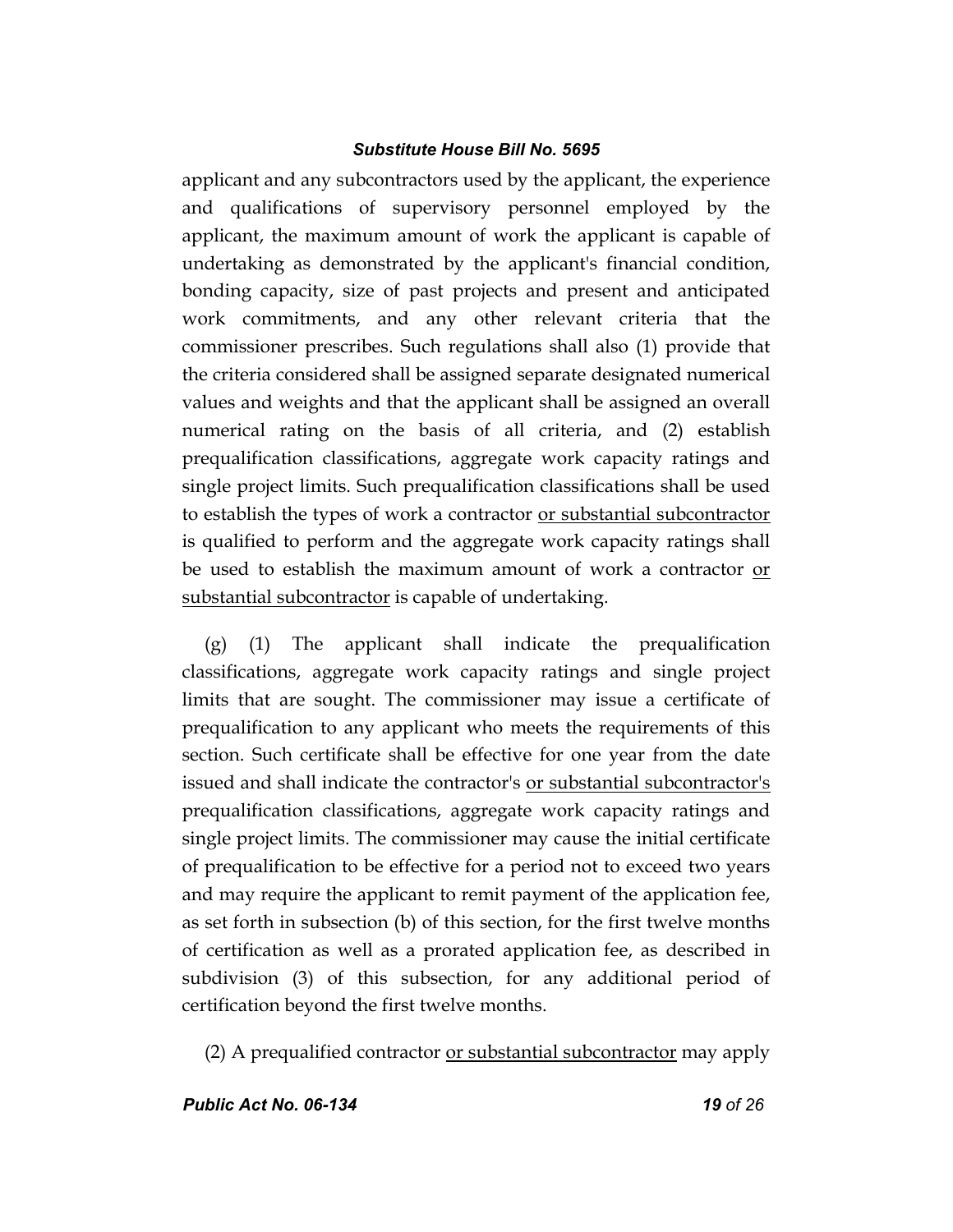at any time for additional prequalification classifications, aggregate work capacity ratings or single project limits by submitting the applicable increase in fee, a completed update statement, and other information the commissioner requires.

(3) The commissioner may renew a prequalification certificate upon receipt of a completed update statement, any other material the commissioner requires and a nonrefundable fee in an amount **[**equal to**]** not less than one-half of the application fee for the applicable aggregate work capacity rating as set forth in subsection (b) of this section. **[**, except that in no event shall such fee be less than six hundred dollars.**]**

(h) Not later than sixty days after receiving a completed application, the commissioner shall mail or send by electronic mail a notice to the applicant concerning the commissioner's preliminary determination regarding the conditions of the prequalification certification, a denial of certification, a reduction in the level of certification sought or nonrenewal of certification. Any applicant aggrieved by the commissioner's preliminary determination may request copies of the information upon which the commissioner relied in making the preliminary determination, provided such request is made not later than ten days after the date the notice was mailed or sent by electronic mail to the applicant. Not later than twenty days after the date the notice was mailed or sent by electronic mail, the applicant may submit additional information to the commissioner with a request for reconsideration. The commissioner shall issue a final determination regarding the application not later than ninety days after the date the commissioner mailed or sent by electronic mail the notice of the preliminary determination, which ninety-day period may be extended for an additional period not to exceed ninety days if (1) the commissioner gives written notice to the applicant that the commissioner requires additional time, and (2) such notice is mailed or

*Public Act No. 06-134 20 of 26*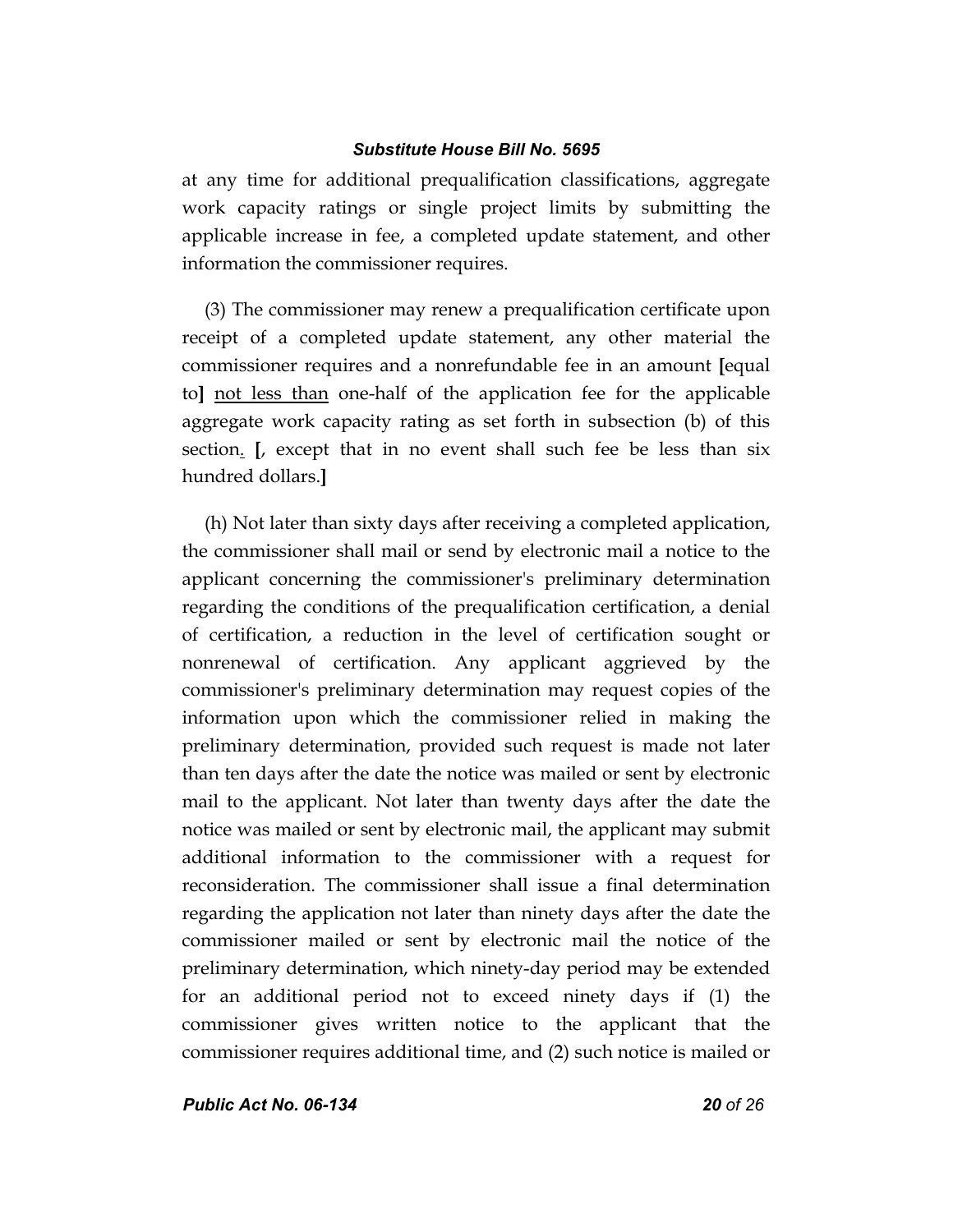sent by electronic mail during the initial ninety-day period.

(i) The commissioner may not issue a prequalification certificate to any contractor or substantial subcontractor (1) who is disqualified pursuant to section 31-57c or 31-57d, (2) who has a principal or key personnel who, within the past five years, has a conviction or has entered a plea of guilty or nolo contendere for or has admitted to commission of an act or omission that reasonably could have resulted in disqualification pursuant to any provision of subdivisions (1) to (3), inclusive, of subsection (d) of section 31-57c or subdivisions (1) to (3), inclusive, of subsection (d) of section 31-57d, as determined by the commissioner.

(j) The commissioner may revoke a contractor's or substantial subcontractor's prequalification or reduce the contractor's or substantial subcontractor's prequalification classification or aggregate work capacity ratings, after an opportunity for a hearing, if the commissioner receives additional information that supports such revocation or reduction.

(k) (1) Any materially false statement in the application or any update statement may, in the discretion of the awarding authority, result in termination of any contract awarded the applicant by the awarding authority. The awarding authority shall provide written notice to the commissioner of such false statement not later than thirty days after discovering such false statement. The commissioner shall provide written notice of such false statement to the Commissioner of Public Works and the Commissioner of Consumer Protection not later than thirty days after discovering such false statement or receiving such notice.

(2) The commissioner shall revoke the prequalification of any person, after an opportunity for hearing, if the commissioner finds that the person has included any materially false statement in such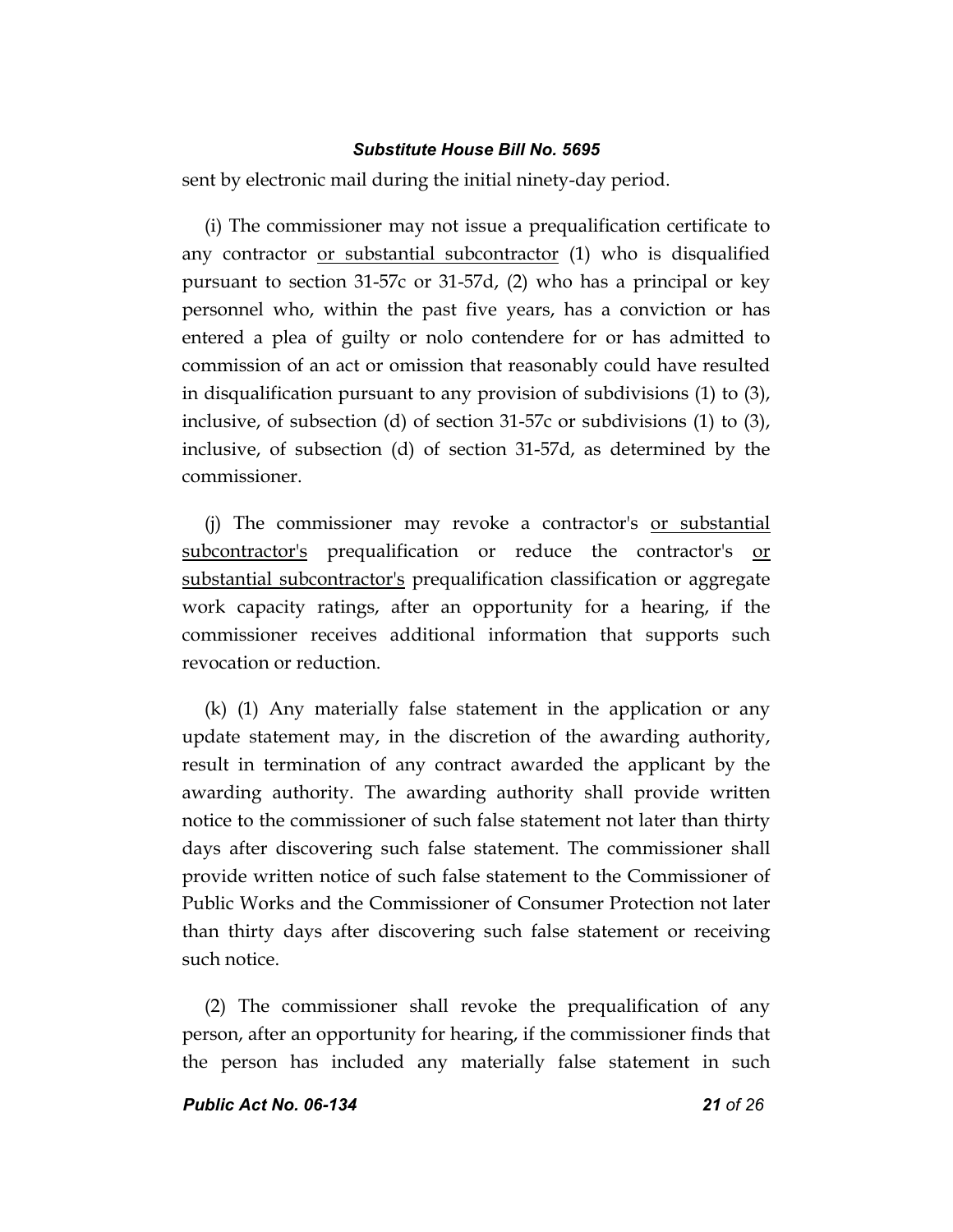application or update statement, has been convicted of a crime related to the procurement or performance of any public or private construction contract or, within the past five years or has otherwise engaged in fraud in obtaining or maintaining prequalification. Any person whose prequalification has been revoked pursuant to this subsection shall be disqualified for a period of two years after which the person may reapply for prequalification, except that a person whose prequalification has been revoked on the basis of conviction of a crime or engaging in fraud shall be disqualified for a period of five years after which the person may reapply for prequalification. The commissioner shall not prequalify a person whose prequalification has been revoked pursuant to this subdivision until the expiration of said **[**two or**]** two-year, five-year, or other applicable disqualification period and the commissioner is satisfied that the matters that gave rise to the revocation have been eliminated or remedied.

(l) The commissioner shall provide written notice of any revocation, disqualification, reduction in classification or capacity rating or reinstated prequalification to the Commissioner of Public Works and the Commissioner of Consumer Protection not later than thirty days after any final determination.

(m) The provisions of this section and section  $4a-101$ , as amended by this act, shall not apply to subcontractors who are not substantial subcontractors.

(n) The commissioner shall establish an update statement for use by bidders and substantial subcontractors for purposes of renewing or upgrading a prequalification certificate and for purposes of submitting a bid pursuant to section 4b-91.

(o) Any applicant aggrieved by the commissioner's final determination concerning a preliminary determination, a denial of certification, a reduction in prequalification classification or aggregate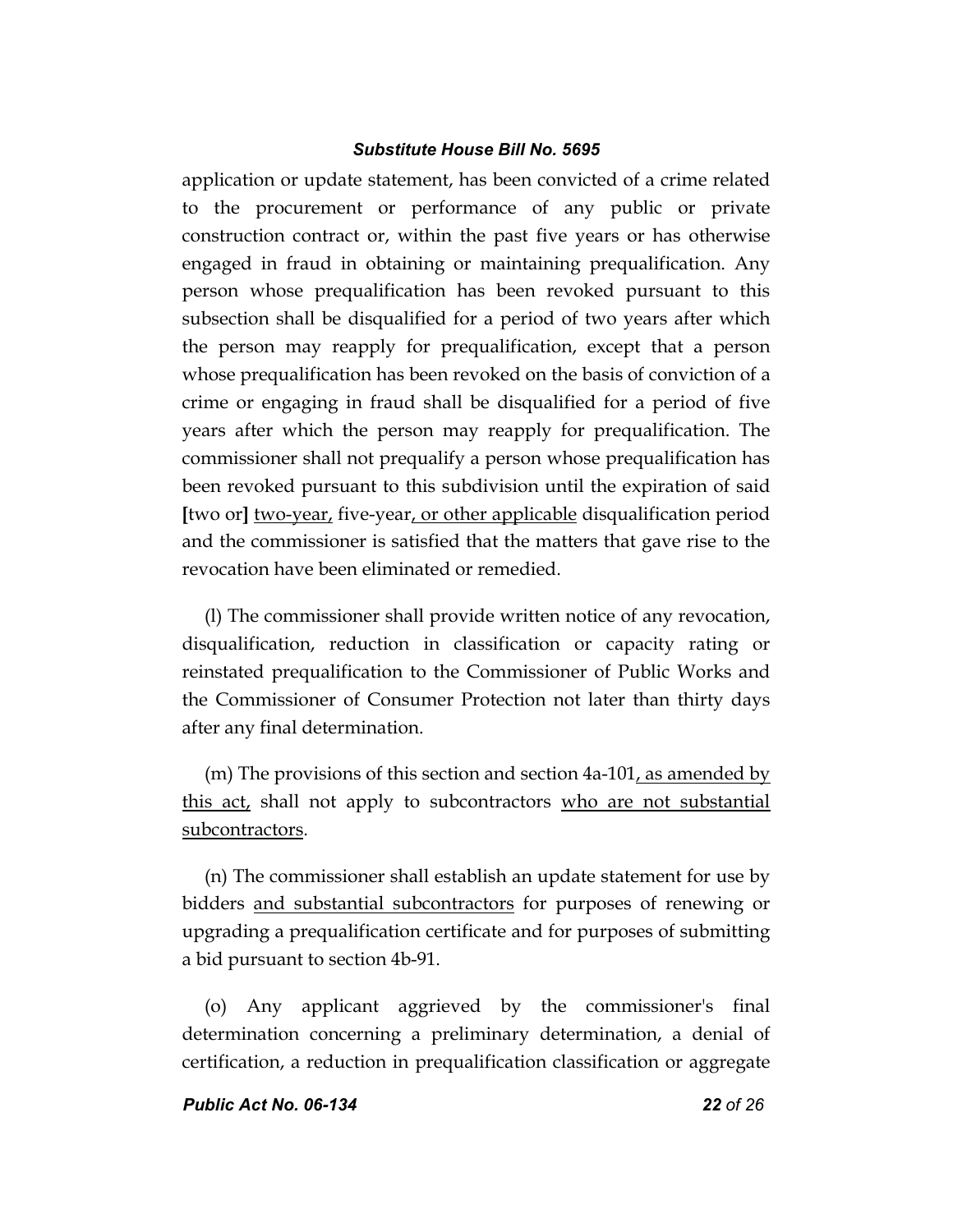work capacity rating or a revocation or nonrenewal of certification may appeal to the Superior Court in accordance with section 4-183.

(p) The commissioner shall adopt regulations, in accordance with chapter 54, to establish a schedule of application fees for substantial subcontractors.

Sec. 23. Section 4a-101 of the general statutes is repealed and the following is substituted in lieu thereof (*Effective October 1, 2007*):

(a) On or before October 1, 2005, the Commissioner of Administrative Services shall adopt regulations, in accordance with chapter 54, to establish a standard contractor evaluation form. Such form shall include, at a minimum, the following evaluation criteria: (1) Timeliness of performance; (2) quality of performance; (3) cost containment, including, but not limited to, the contractor's ability to work within the contract's allotted cost, the accuracy of the contractor's billing, and the number and cause of change orders and the manner in which the contractor determined the price on the change orders; (4) safety; (5) the quality of the contractor's working relationship with the agency and the quality of the contractor's supervision of the work area; (6) communication with the agency; (7) the quality of the contractor's required documentation; (8) the performance of the contractor's subcontractors <u>and substantial subcontractors</u>, to the extent known by the official who completes the evaluation; and (9) the contractor's and any subcontractor's compliance with part III of chapter 557, or chapter 558, or the provisions of the federal Davis-Bacon Act, 40 USC, Sections 276a to 276a-5, inclusive, as from time to time amended, to the extent known by the official who completes the evaluation.

(b) Each public agency shall compile evaluation information during the performance of the contract and complete and submit the evaluation form to the commissioner after completion of a building project under the agency's control if the building project is funded, in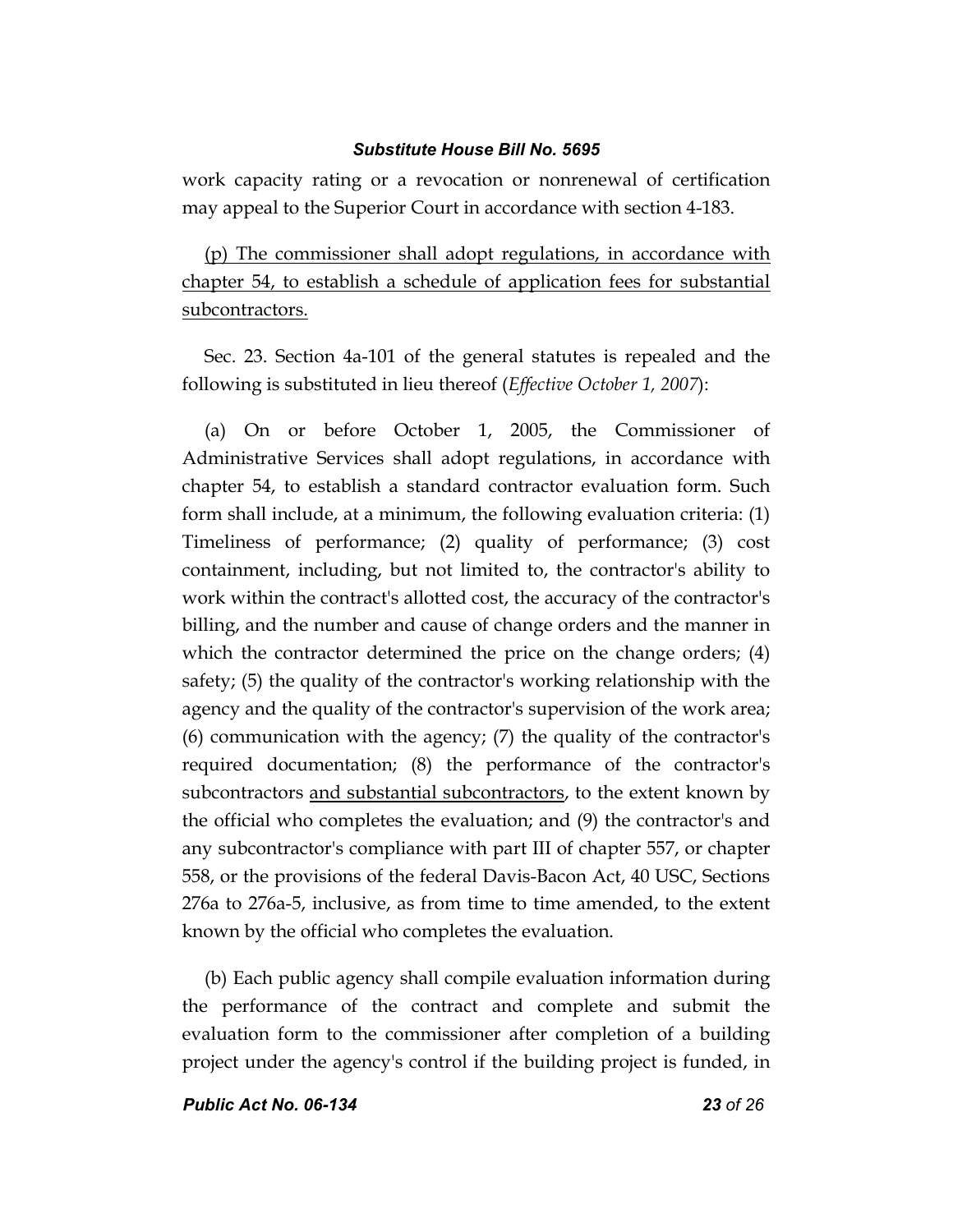whole or in part, by state funds. Such evaluation information shall be available to any public agency for purposes of assessing the responsibility of the contractor during a bid selection and evaluation process. The designated official from such agency shall certify that the information contained in the evaluation form represents, to the best of the certifying official's knowledge, a true and accurate analysis of the contractor's performance record on the contract. The commissioner shall include the evaluation in the contractor's prequalification file. The official shall mail a copy of the completed evaluation form to the contractor. Any contractor who wishes to contest any information contained in the evaluation form may submit a written response to the commissioner not later than thirty days after the date the form was mailed as indicated by the postmark on the envelope. Such response shall set forth any additional information concerning the building project or the oversight of the contract by the public agency that may be relevant in the evaluation of the contractor's performance on the project. The commissioner shall include any such response in the contractor's prequalification file.

(c) As used in this section, "public agency" means a public agency, as defined in section 1-200, but does not include The University of Connecticut with respect to any project, as defined in subdivision (16) of section 10a-109c, that is undertaken and controlled by the university, **[**and**]** "subcontractor" means a person who performs work with a value in excess of twenty-five thousand dollars for a contractor pursuant to a contract for work for the state or a municipality which is estimated to cost more than five hundred thousand dollars and "substantial subcontractor" means a substantial subcontractor, as defined in section 4a-100, as amended by this act.

(d) Upon fifty per cent completion of any building project under a public agency's control, the agency shall advise the contractor in writing of the agency's preliminary evaluation of the contractor's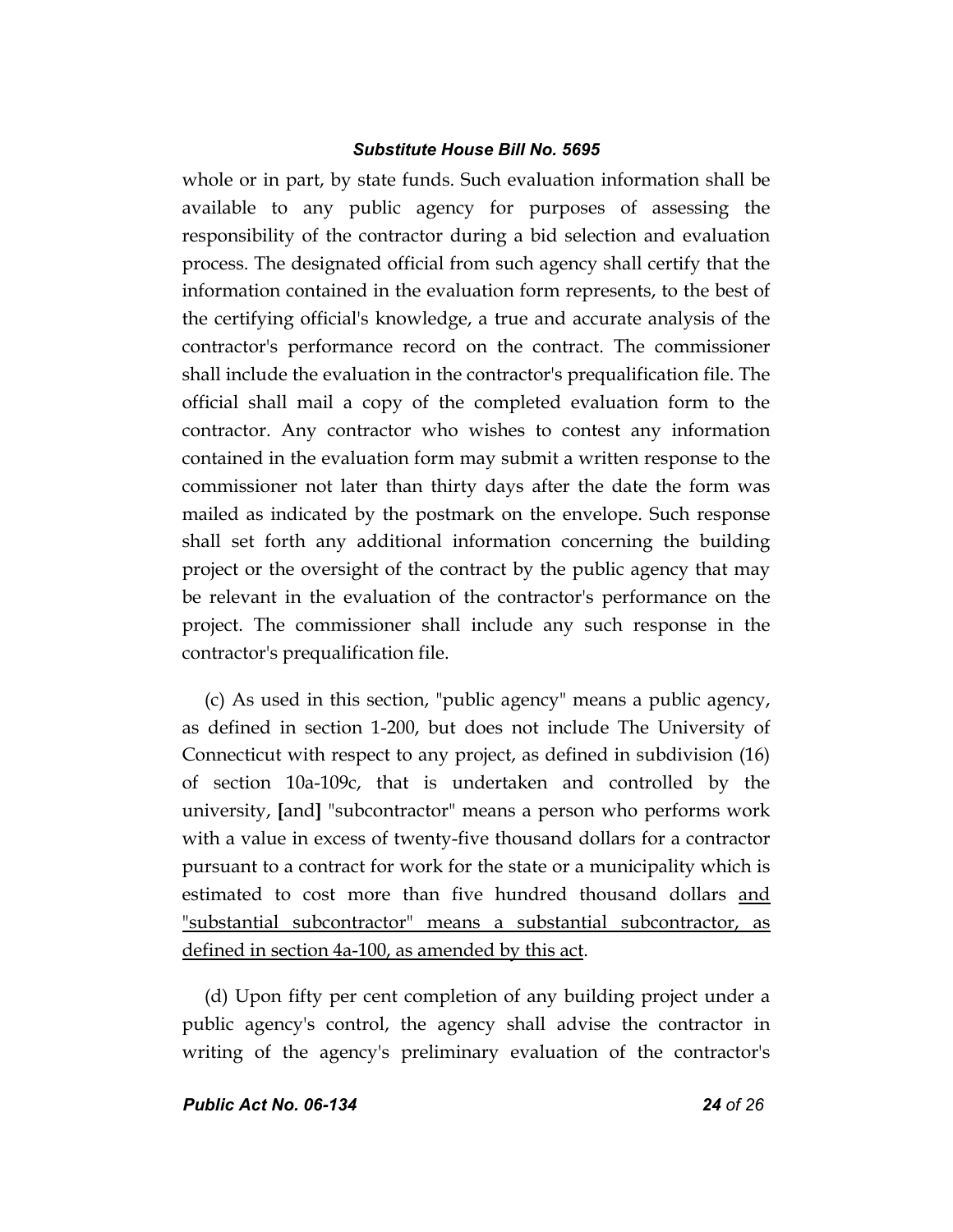performance on the project.

(e) No public agency, employee of a public agency or certifying official of a public agency shall be held liable to any contractor for any loss or injury sustained by such contractor as the result of the completion of an evaluation form, as required by this section, unless such agency, employee or official is found by a court of competent jurisdiction to have acted in a wilful, wanton or reckless manner.

(f) Any public agency that fails to submit a completed evaluation form, as required by this section, not later than seventy days after the completion of a project, shall be ineligible for the receipt of any public funds disbursed by the state for the purposes of the construction, reconstruction, alteration, remodeling, repair or demolition of any public building or any public works project until such completed evaluation form is submitted.

(g) Notwithstanding the provisions of subsection (a) of this section, any political subdivision of the state, when evaluating the performance of a contractor's subcontractors or substantial subcontractors, to the extent known, may rely on an evaluation of such subcontractors or substantial subcontractors that is conducted by the contractor.

Sec. 24. Section 4b-91 of the 2006 supplement to the general statutes is amended by adding subsection (j) as follows (*Effective October 1, 2007*):

(NEW) (j) On and after October 1, 2007, no person whose subcontract exceeds five hundred thousand dollars in value may perform work as a subcontractor on a project for the construction, reconstruction, alteration, remodeling, repair or demolition of any public building for work by the state or a municipality, which project is estimated to cost more than five hundred thousand dollars and is paid for, in whole or in part, with state funds, unless the person is

*Public Act No. 06-134 25 of 26*